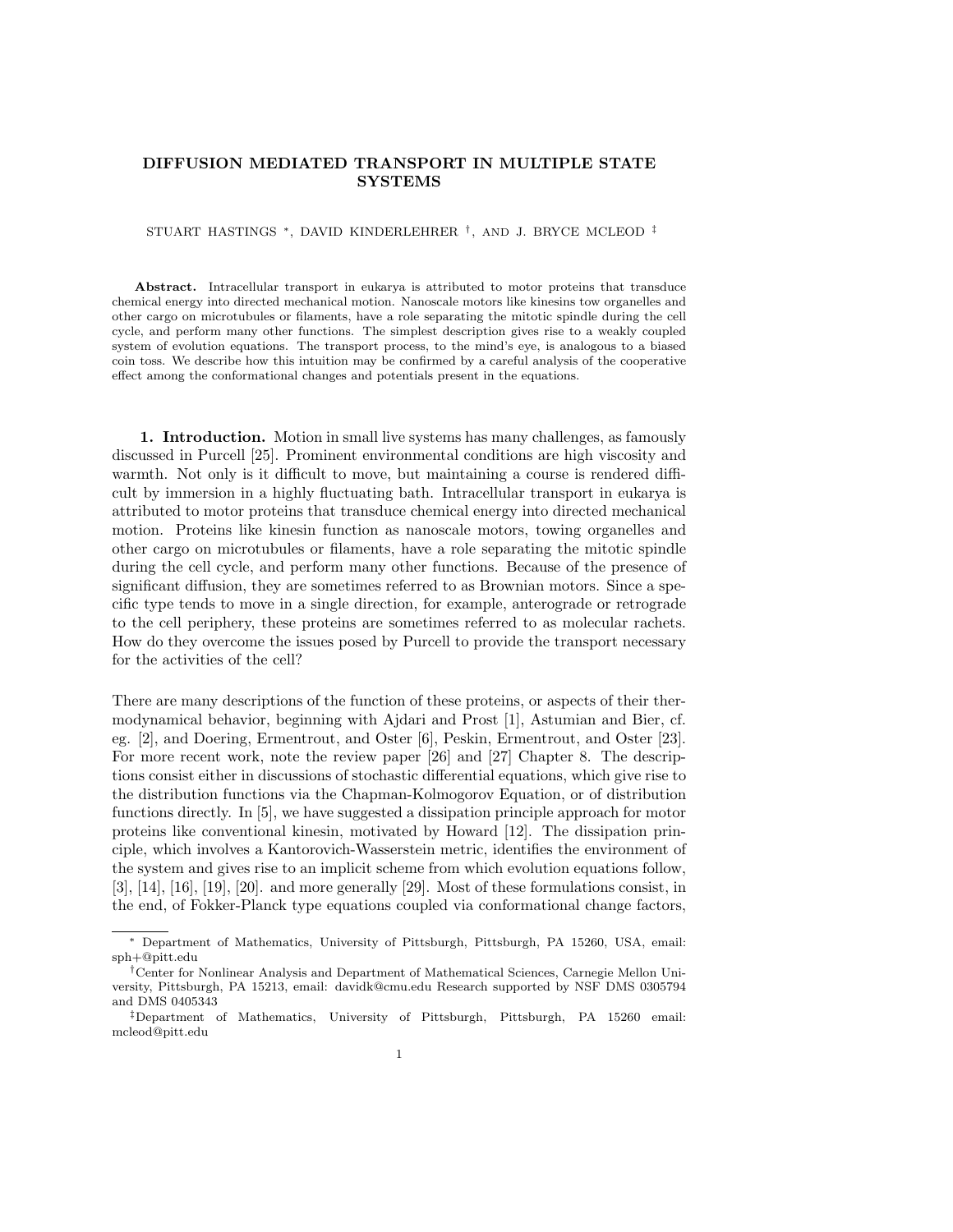typically known as weakly coupled parabolic systems. Our own is also distinguished because it has natural boundary conditions. To investigate transport properties, our attention is directed towards the stationary solution of such a system, as we explain below.

A special collaboration among the potentials and the conformational changes in the system must be present for transport to occur. To investigate this, we introduce the n−state system we shall study. Suppose that  $\rho_1, ..., \rho_n$  are partial probability densities defined on the unit interval  $\Omega = (0,1)$  satisfying

$$
\frac{d}{dx}(\sigma \frac{d\rho_i}{dx} + \psi_i'\rho_i) + \sum_{j=1,...,n} a_{ij}\rho_j = 0 \text{ in } \Omega
$$

$$
\sigma \frac{d\rho_i}{dx} + \psi_i'\rho_i = 0 \text{ on } \partial\Omega, \ i = 1,...n,
$$

$$
\rho_i \ge 0 \text{ in } \Omega, \int_{\Omega} (\rho_1 + \dots + \rho_n) dx = 1.
$$
 (1.1)

Here  $\sigma > 0$ ,  $\psi_1, ..., \psi_n$  are smooth non-negative functions of period  $1/N$ , and  $A = (a_{ij})$ is a smooth rate matrix of period  $1/N$ , that is

$$
a_{ii} \leqq 0, \ a_{ij} \geqq 0 \text{ for } i \neq j \text{ and}
$$

$$
\sum_{i=1,...,n} a_{ij} = 0, \ j = 1,...,n.
$$
 (1.2)

We shall also have occasion to enforce a nondegeneracy condition

$$
a_{ij} \not\equiv 0 \text{ in } \Omega, \ i, j = 1, \dots, n. \tag{1.3}
$$

The conditions (1.2) mean that  $P = 1 + \tau A$ , for  $\tau > 0$  small enough, is a probability matrix. The condition (1.3), we shall see, ensures that none of the components of  $\rho$ are identically zero passive placeholders in the system. In this context, the potentials  $\psi_1, ..., \psi_n$  describe interactions among the states, the elements of the protein's structure, and the microtuble track and the matrix A describes interchange of activity among the states. The system (1.1) are the stationary equations of the evolution system

$$
\frac{\partial \rho_i}{\partial t} = \frac{\partial}{\partial x} (\sigma \frac{\partial \rho_i}{\partial x} + \psi_i' \rho_i) + \sum_{j=1,...,n} a_{ij} \rho_j = 0 \text{ in } \Omega, t > 0,
$$
  

$$
\sigma \frac{\partial \rho_i}{\partial x} + \psi_i' \rho_i = 0 \text{ on } \partial \Omega, t > 0, i = 1,...n,
$$
  

$$
\rho_i \ge 0 \text{ in } \Omega, \int_{\Omega} (\rho_1 + \dots + \rho_n) dx = 1, t > 0.
$$
 (1.4)

Before proceeding further, let us discuss what we intend by transport. In a chemical or conformational change process, a reaction coordinate (or coordinates) must be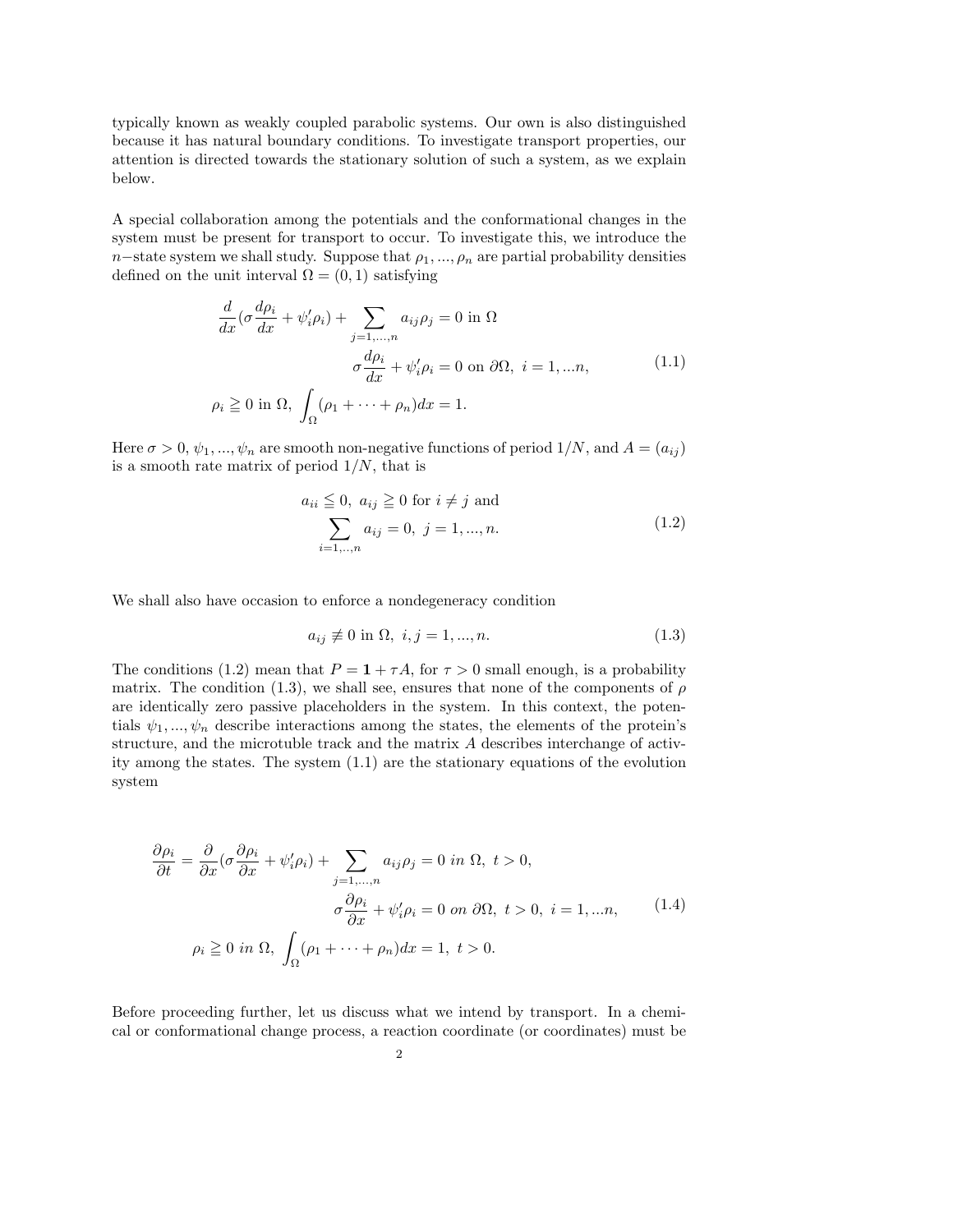specified. This is the independent variable. In a mechanical system, it is usually evident what this coordinate must be. In our situation, even though both conformational change and mechanical effects are present, it is natural to specify the distance along the motor track, the microtubule, here the interval  $\Omega$ , as the independent variable. We interpret the migration of density to one end of the track during the evolution as evidence of transport.

We shall show in Section 4 that the stationary solution of the system  $(1.1)$ , which we denote by  $\rho^{\sharp}$ , is globally stable: given any solution  $\rho(x, t)$  of (1.4),

$$
\rho(x,t) \to \rho^{\sharp}(x) \text{ as } t \to \infty \tag{1.5}
$$

So the migration of density we referred to previously may be ascertained by inspection of  $\rho^{\sharp}$ . In the sequel, we simply set  $\rho = \rho^{\sharp}$ .

If the preponderance of mass of  $\rho$  is distributed at one end of the track, our domain  $\Omega$ , then transport is present. Our main result, stated precisely later in Section 3, is that with suitable potentials  $\psi_1, ..., \psi_n$  and with favorable coupling between them and the rate matrix A, there are constants K and M, independent of  $\sigma$ , such that

$$
\sum_{i=1}^{n} \rho_i(x + \frac{1}{N}) \leq Ke^{-\frac{M}{\sigma}} \sum_{i=1}^{n} \rho_i(x), \ x \in \Omega, \ x < 1 - \frac{1}{N} \tag{1.6}
$$

for sufficiently small  $\sigma > 0$ . So from one period to the next, total mass decays exponentially as in Bernoulli trials with a biased coin.

In summary, transport results from functional relationships in the system (1.1) or (1.4). The actual proof is technical, as most proofs are these days, and a detailed explanation of the conditions we impose is given after Theorem 3.2, when the notations have been introduced. Here we briefly consider the main elements of our thinking. We also refer to [10] for a more extended discussion.

To favor transport, we wish to avoid circumstances that permit decoupling in (1.1), for example,

$$
A\rho = 0
$$
, where  $\rho = (\rho_1, ..., \rho_n)$ ,

since in this case the solution vector is periodic. Such circumstances may be related to various types of detailed balance conditions. In detailed balance, we would find that

$$
a_{ij}\rho_j = a_{ji}\rho_i \text{ for all } i, j = 1, ..., n,
$$

implying that  $A\rho = 0$ . For example, if it is possible to find a solution  $\rho$  of (1.1) that minimizes the free energy of the system

$$
F(\eta) = \sum_{i=1\cdots n} \int_{\Omega} \{ \psi_i \eta_i + \sigma \eta_i \log \eta_i \} dx,
$$

then  $A\rho = 0$ .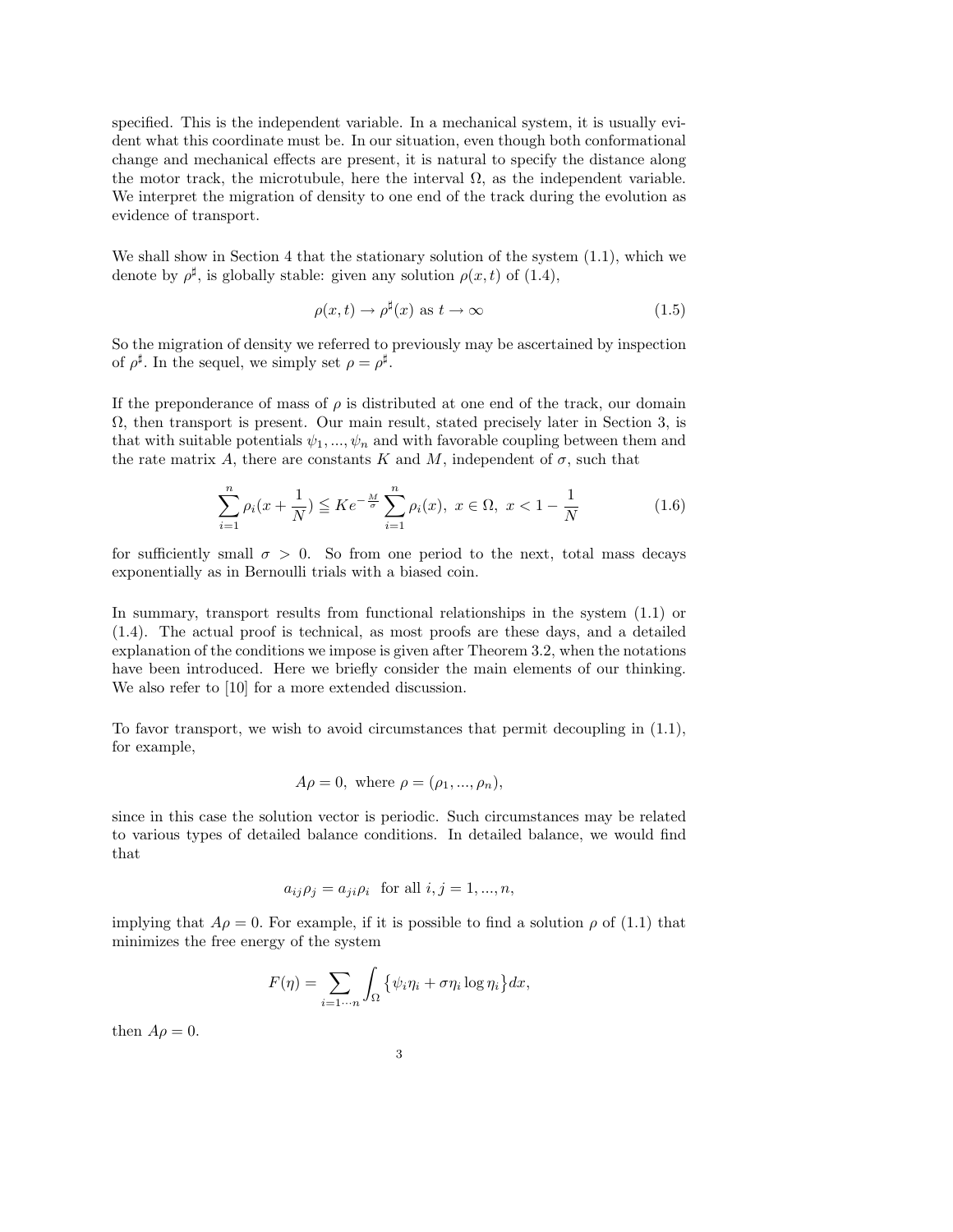But avoiding these situations is not nearly sufficient. First we require that the potentials  $\psi_i$  have some asymmetry property. Roughly speaking, to favor transport to the left, towards  $x = 0$ , a period interval must have some subinterval where all the potentials  $\psi_j$  are increasing. In addition every point must have a neighborhood where at least one  $\psi_i$  is increasing. Some coupling among the n states must take place.

Now we explain the nature of the coupling we impose, the properties of the matrix A. As mentioned above, in any neighborhood in  $\Omega$ , at least one  $\psi_i$  should be increasing to promote transport toward  $x = 0$ . Density tends to accumulate near the minima of the potentials, which correspond to attachment sites of the motor to the microtubule and its availability for conformational change. This typically would be where the matrix A is supported. In a neighbohood of such a minimum, states which are not favored for left transport should have the opportunity to switch to state i, so we impose  $a_{ij} > 0$ for all of these states. The weaker assumption, insisting only that the state associated with potential achieving the minimum have this switching opportunity, is insufficient. This is a type of ergodic hypothesis saying that there must be mixing between at least one potential which transports left and all the ones which may not. Our hypothesis is not optimal, but some condition is necessary. One may consider, for example, simply adding new states to the system which are uncoupled to the original states. In fact, it is possible to construct situations where there is actually transport to the right by inauspicious choice of the supports of the  $a_{ij}$  as we show in Section 5.

Here we only consider (1.1) although many other and more complex situations are possible. One example is a system where there are many conformational changes, not all related to movement. For example, one may consider the system whose stationary state is

$$
\frac{d}{dx}(\sigma \frac{d\rho_i}{dx} + \psi_i'\rho_i) + \sum_{j=1,...,n} a_{ij}\rho_j = 0 \text{ in } \Omega \quad i = 1,...m,
$$

$$
\sum_{j=1,...,n} a_{ij}\rho_j = 0 \text{ in } \Omega \quad i = m+1,...n,
$$

$$
\sigma \frac{d\rho_i}{dx} + \psi_i'\rho_i = 0 \text{ on } \partial\Omega, \quad i = 1,...m,
$$

$$
\rho_i \ge 0 \text{ in } \Omega, \int_{\Omega} (\rho_1 + \dots + \rho_n) dx = 1.
$$
 (1.7)

One such example is in [10]. We leave additional such explorations to the interested reader. In Chipot, Hastings, and Kinderlehrer [4], the two component system was analyzed. As well as being valid for an arbitrary number of active components, our proof here is based on a completely different approach.

We take this opportunity to thank our collaborators Michel Chipot and Michal Kowalczyk for their help. We also thank Bard Ermentrout, Michael Grabe, William Troy, and Jonathan Rubin, and the Mathematical Biology Seminar of the University of Pittsburgh for generosity of spirit and their interest.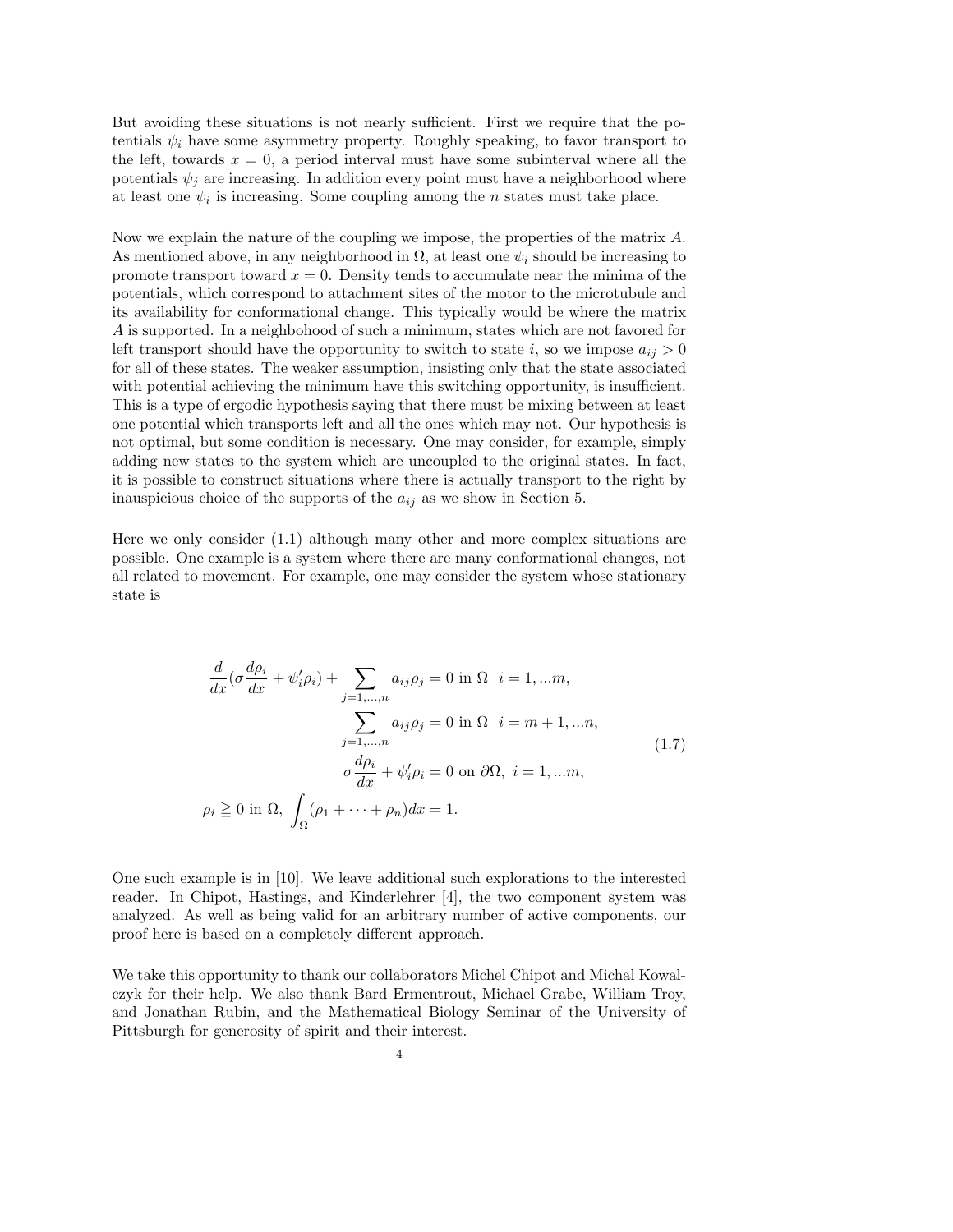2. Existence. There are several ways to approach the existence question for (1.1). In [4], we gave existence results based on the Schauder Fixed Point Theorem and a second proof based on an ordinary differential equations shooting method. The Schauder proof extends to the current situation, and to higher dimensions, but the shooting method was limited to the two state case. Here we offer a new ordinary differential equations method proof which is of interest because it separates existence from uniqueness and positivity, showing that existence is a purely algebraic property depending only on the second line in (1.2),

$$
\sum_{i=1,...,n} a_{ij} = 0, \ j = 1,...,n,
$$
\n(2.1)

while positivity and uniqueness rely on the more geometric nature of the inequalities. We shall prove Theorem 2.1 below, followed by a brief discussion of a stronger result whose proof is essentially the same. Recall that  $\Omega = (0, 1)$ .

THEOREM 2.1. Assume that  $\psi_i, a_{ij} \in C^2(\overline{\Omega}), i, j = 1, ..., n$  and that (2.1) holds. Then there exists a (nontrivial) solution  $\rho = (\rho_1, ..., \rho_n)$  to the equations and boundary conditions in (1.1). Assume furthermore that (1.2) and (1.3) hold. Then  $\rho$  is unique and

$$
\rho_i(x) > 0
$$
 in  $\Omega$  and  $\rho_i \in C^2(\overline{\Omega}), i = 1, ..., n$ .

Proof. Introduce

$$
\phi_i = \sigma \frac{d\rho_i}{dx} + \psi_i' \rho_i \quad in \ \Omega, i = 1, ..., n
$$

Our system may be written as the system of  $2n$  ordinary differential equations, where (2.1) holds,

$$
\sigma \frac{d\rho_i}{dx} = \phi_i - \psi'_i \rho_i, \quad i = 1, ..., n
$$
  
\n
$$
\frac{d\phi_i}{dx} = - \sum_{j=1,...,n} a_{ij} \rho_j, \quad i = 1..., n.
$$
\n(2.2)

Let  $\Phi$  denote the  $2n \times 2n$  fundamental solution matrix of (2.2) with  $\Phi(0) = 1$ . Let  $\Psi$ be the  $2n \times n$  matrix consisting of the first n columns of  $\Phi$ . Then

$$
\Psi = \left(\begin{array}{c} R \\ S \end{array}\right),
$$

where R and S are  $n \times n$  matrix functions with  $R(0) = 1$  and  $S(0) = 0$ . We wish to obtain a solution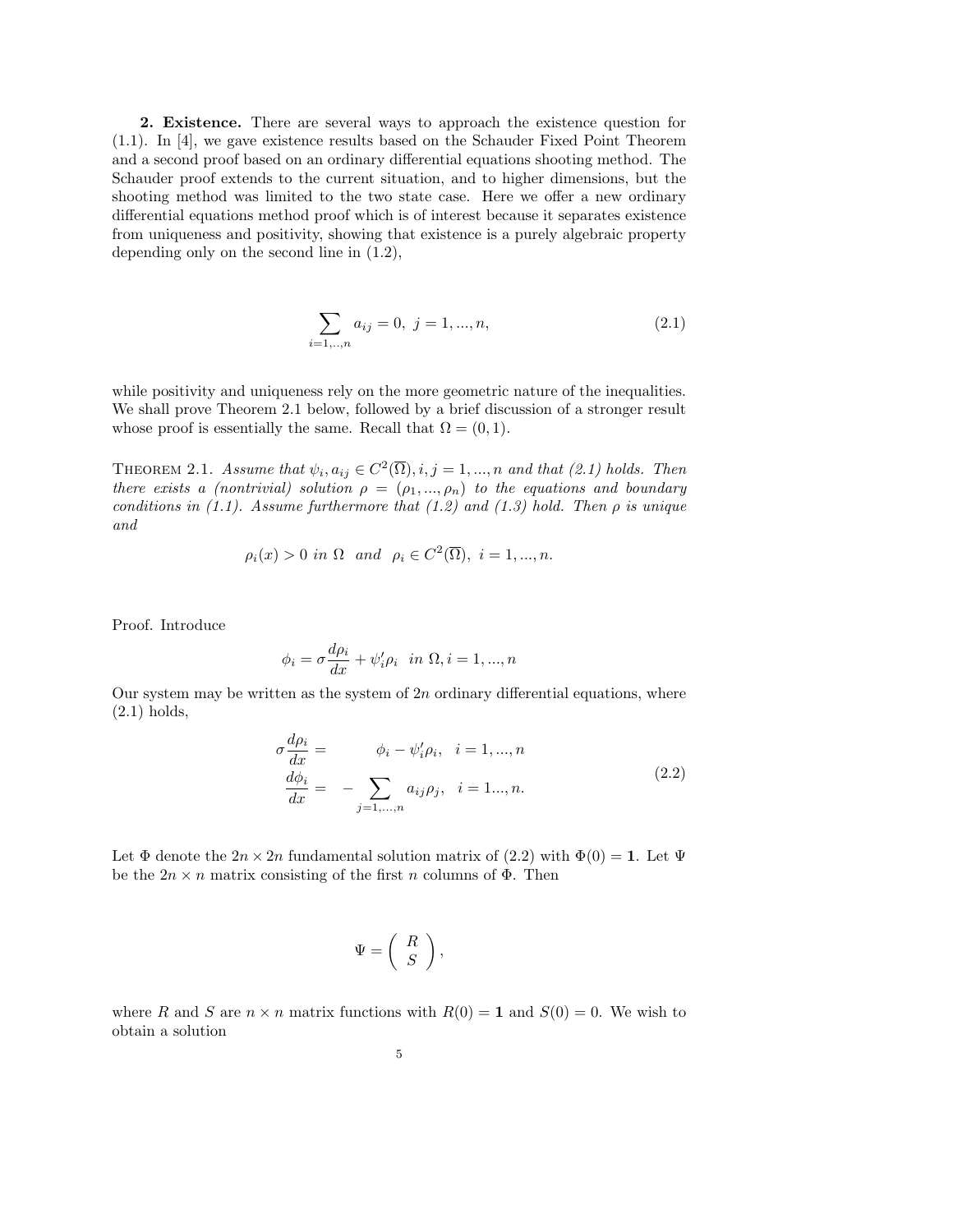$$
\left(\begin{array}{c}\rho\\ \phi\end{array}\right)=\Phi c
$$

such that  $\phi(0) = \phi(1) = 0$ . To have  $\phi(0) = 0$ , we need the last n components of c to be zero, so

$$
\left(\begin{array}{c}\rho\\ \phi\end{array}\right)=\Psi d
$$

where  $d$  is the vector consisting of the first  $n$  components of  $c$ . We then need the last *n* components of  $\Psi(1)d$  to be zero, namely

$$
S(1)d = 0.\t\t(2.3)
$$

Now in this setup, we have  $\phi_i(0) = 0, i = 1, ..., n$ , for each column of S and from  $(2.1),$ 

$$
\sum_{i=1,...,n}\frac{d\phi_i}{dx}(x)=0,\ x\in\Omega,
$$

whence

$$
\sum_{i=1,\dots,n} \phi_i(x) = 0, \ x \in \Omega.
$$

But this simply means that for each  $j$ 

$$
\sum_{i=1,\ldots,n} S_{ij}(x) = 0
$$

so the sum of the rows of S is zero for every  $x \in \Omega$ , i.e.,  $\det S(x) = 0$ , and so S is singular. Hence we can find a (nontrivial) solution to  $(2.3)$ .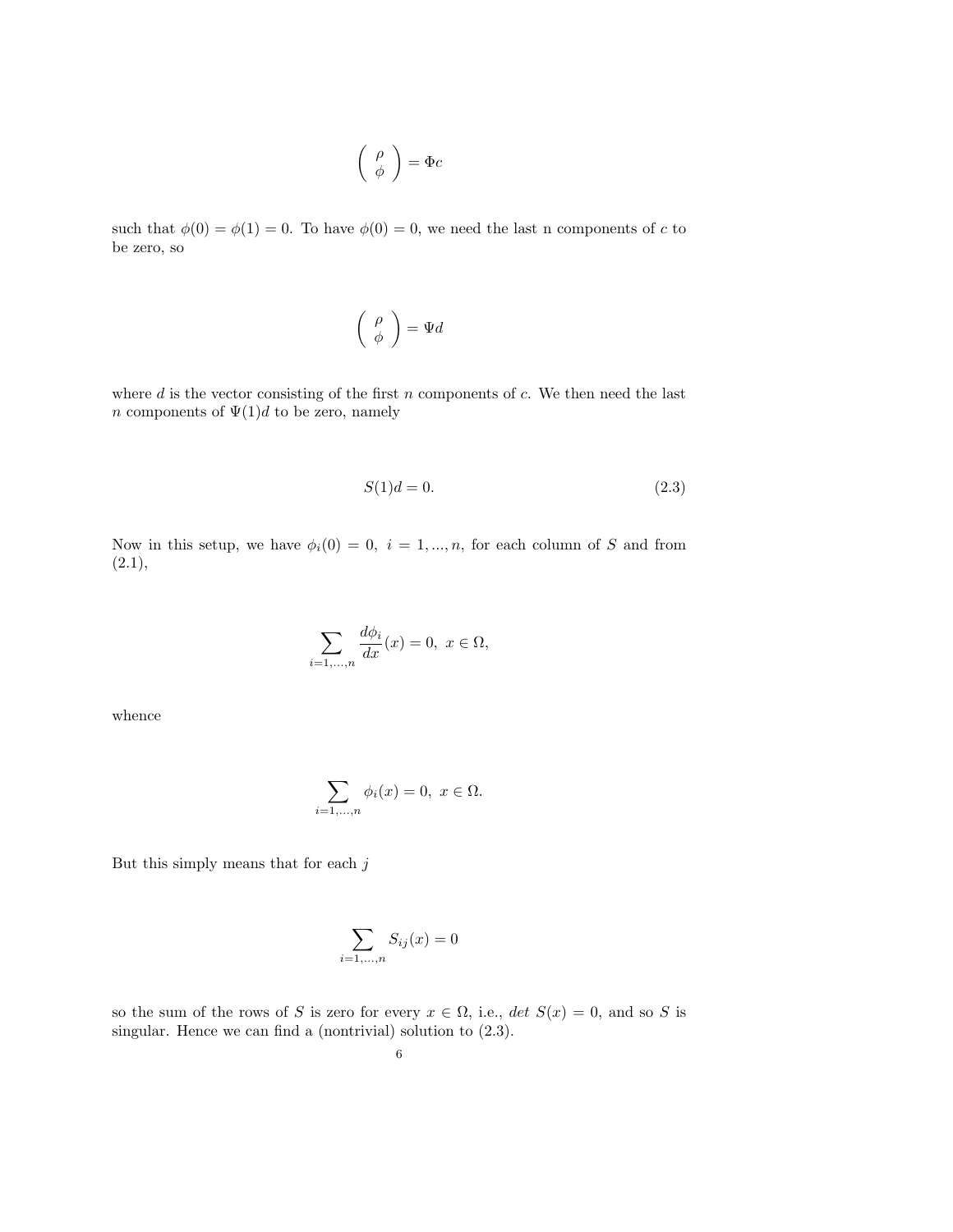Now we assume (1.2) and (1.3). If the solution is positive, it is the unique solution. This follows a standard argument. Suppose that  $\rho$  is a positive solution and that  $\rho^*$ is a second solution. Then  $\rho + \mu \rho^*$  is a solution for any constant  $\mu$  and  $\rho + \mu \rho^* > 0$  in  $Ω$  for sufficiently small | $μ$ |. Increase | $μ$ | until we reach the first value for which some  $\rho_i$  has a zero, say at  $x_0 \in \Omega$ . For this value of i we have that for  $f = \rho + \mu \rho^*$ ,  $f_i$  has a minimum at  $x_0$  and

$$
-\frac{d}{dx}\left(\sigma\frac{df_i}{dx} + \psi_i'f_i\right) - a_{ii}f_i = \sum_{\substack{j=1,\dots,n\\j\neq i}} a_{ij}f_j \ge 0
$$
\n(2.4)

$$
\sigma \frac{df_i}{dx} + \psi'_i f_i = 0 \tag{2.5}
$$

By an elementary maximum principle, [24], cf. also [4], we have that  $f_i \equiv 0$ .

We now claim that  $f \equiv 0$ . Choose any  $f_j$  and assume that it does not vanish identically. Using the maximum principle as before,  $f_j > 0$ . Now choose a point  $x_0$  such that  $a_{ij}(x_0) > 0$ . Substituting onto (2.4) we now have a contradiction because  $f_i \equiv 0$ . Thus there is at most one solution satisfying (1.1).

It now remains to show that there is a positive solution. We employ a continuation argument. Note that there is a particular case where  $\psi_i'(x) \equiv 0$  for all i and  $a_{ii}(x) = 1 - n$ , and  $a_{ij}(x) = 1$  for  $j \neq i$ . The solution in this case is  $\rho_i(x) = \frac{1}{n}$ , with our normalization in (1.1). For the moment, it is convenient to use a different normalization in terms of the vector d found above: choose the unique  $d = (d_1, ..., d_n)^T$ satisfying max<sub>i</sub>  $d_i = 1$ .

For the special case above with

$$
\psi'_i = 0
$$
,  $a_{ii} = 1 - n$ , and  $a_{ij} = 1$ ,  $i \neq j$ ,

we find that  $d = (1, ..., 1)^T$ . To abbreviate the system in vector notation, let  $\psi'_0$  and  $\psi'$  be the diagonal matrices of potentials  $\psi'_i = 0$  and  $\psi'_i$ , respectively, and let  $A_0$  and A denote the matrices of lower order coefficients. For each  $\lambda$ ,  $0 \leq \lambda \leq 1$ , we solve the problem

$$
\sigma \frac{d^2 \rho}{dx^2} + \frac{d}{dx}((\lambda \psi' + (1 - \lambda)\psi'_0)\rho) + (\lambda A + (1 - \lambda)A_0)\rho = 0 \text{ in } \Omega
$$
  

$$
\sigma \frac{d\rho}{dx} + (\lambda \psi' + (1 - \lambda)\psi'_0))\rho = 0 \text{ at } x = 0, 1.
$$
 (2.6)

For  $\lambda = 0$ , (2.6) has a unique solution satisfying max<sub>i</sub>  $\rho_i(0) = 1$  and this solution is positive. As long as the solution is positive, the argument given above shows that it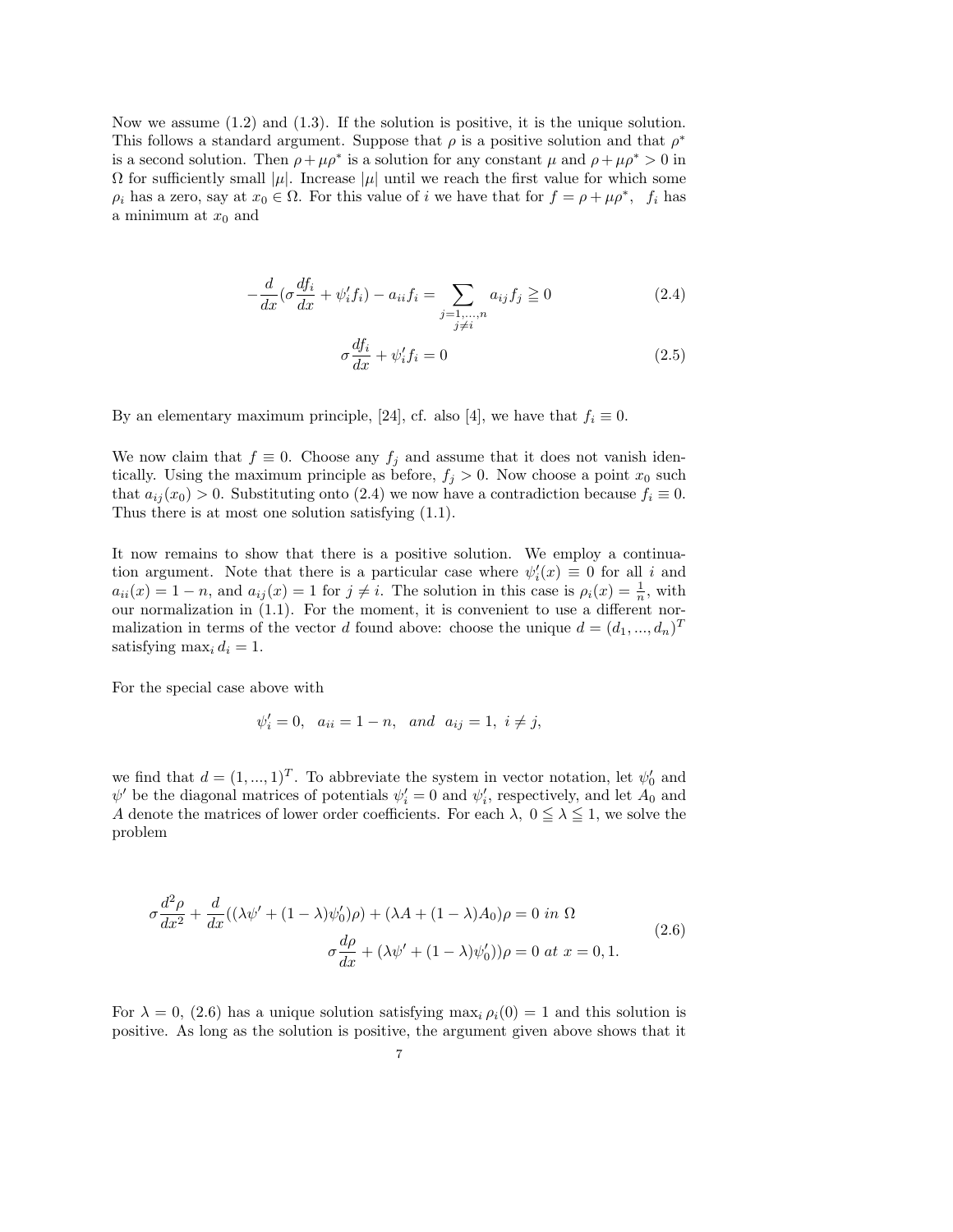is unique. As we increase  $\lambda$  from 0, the solution is continuous as a function of  $\lambda$ , since the vector d will be continuous as long as it is unique.

Let  $\Lambda$  denote the subset of  $\lambda \in [0, 1]$  for which there is a positive solution of (2.6). To show that  $\Lambda \subset [0,1]$  is open, consider  $\lambda_0 \in \Lambda$  and a sequence of points in  $\Lambda^c$ , the complement of  $\Lambda$ , convergent to  $\lambda_0$ . For each of these there is a non-positive solution of  $(2.6)$ , and we may assume that the initial conditions d are bounded. Hence a subsequence converges to the initial condition for a non-positive solution with  $\lambda = \lambda_0$ , which contradicts the uniqueness of the positive solution.

To show  $\Lambda$  is closed, again suppose the contrary and that  $\lambda$  is a limit point of  $\Lambda$  not in  $Λ.$  Now some component  $\hat{\rho}_i$  must have a zero, and  $\hat{\rho}_i \geq 0$  in  $Ω$ . Then by the maximum principle used above,  $\hat{\rho}_i \equiv 0$ . We now repeat the argument above to conclude that  $\hat{\rho}_j \equiv 0$  in  $\Omega$  for all  $j = 1, ..., n$ . But this is impossible because we have imposed the condition that  $\max_i \hat{\rho}_i(0) = 1$ . This implies that  $\Lambda$  is open, so  $\Lambda = [0, 1]$ .

Renormalizing to obtain total mass one completes the proof.

Condition (1.3) is more restrictive than necessary for uniqueness and positivity of the solution. For an improved result, recall that  $P_\tau = 1+\tau A$ ,  $\tau > 0$  small is a probability matrix when (1.2) is assumed. A probability matrix P is ergodic if some power  $P^k$ has all positive entries. In this case it has an eigenvector with eigenvalue 1 whose entries are positive, corresponding to a unique stationary state of the Markov chain it determines, and other well known properties from the Perron-Frobenius theory. Such matrices are often called irreducible and sometimes even "regular". We may now state an improvement of Theorem 2.1

Theorem 2.2. In Theorem 2.1 replace condition (1.3) with

$$
\int_0^1 P_\tau(x) dx
$$

is ergodic. Then the conclusions of Theorem 2.1 hold.

We outline the changes which must be made to prove this result. The previous proof relied on showing that if for some i,  $\rho_i \equiv 0$ , then  $\rho_i \equiv 0$  for every j. This followed from the maximum principle and the feature of the equations that each consituent was nontrivially represented near at least one point  $x_0 \in \Omega$ . But suppose that  $a_{ij} \equiv 0$ for some j. In this case we could have  $\rho_j > 0$  and this has no effect on  $\rho_i$ .

Under the assumption that  $\int_0^1 P_\tau(x)dx$  is ergodic, some nondiagonal element in the  $i<sup>th</sup>$  row of A is not identically zero. This means that there is a  $\pi(i) \neq i$  such that  $\rho_i \equiv 0$  implies that  $\rho_{\pi(i)} \equiv 0$ . We may repeat this argument since ergodicity implies that the permuation  $\pi$  can be chosen so that  $\pi^{m}(i)$  cycles around the entire set of integers  $1, \ldots, n$ .

This completes the proof of existence of a unique solution of the stationary system with  $\max_i d_i = 1$ . This solution is also positive. Renormalizing to obtain total mass 1 completes the proof.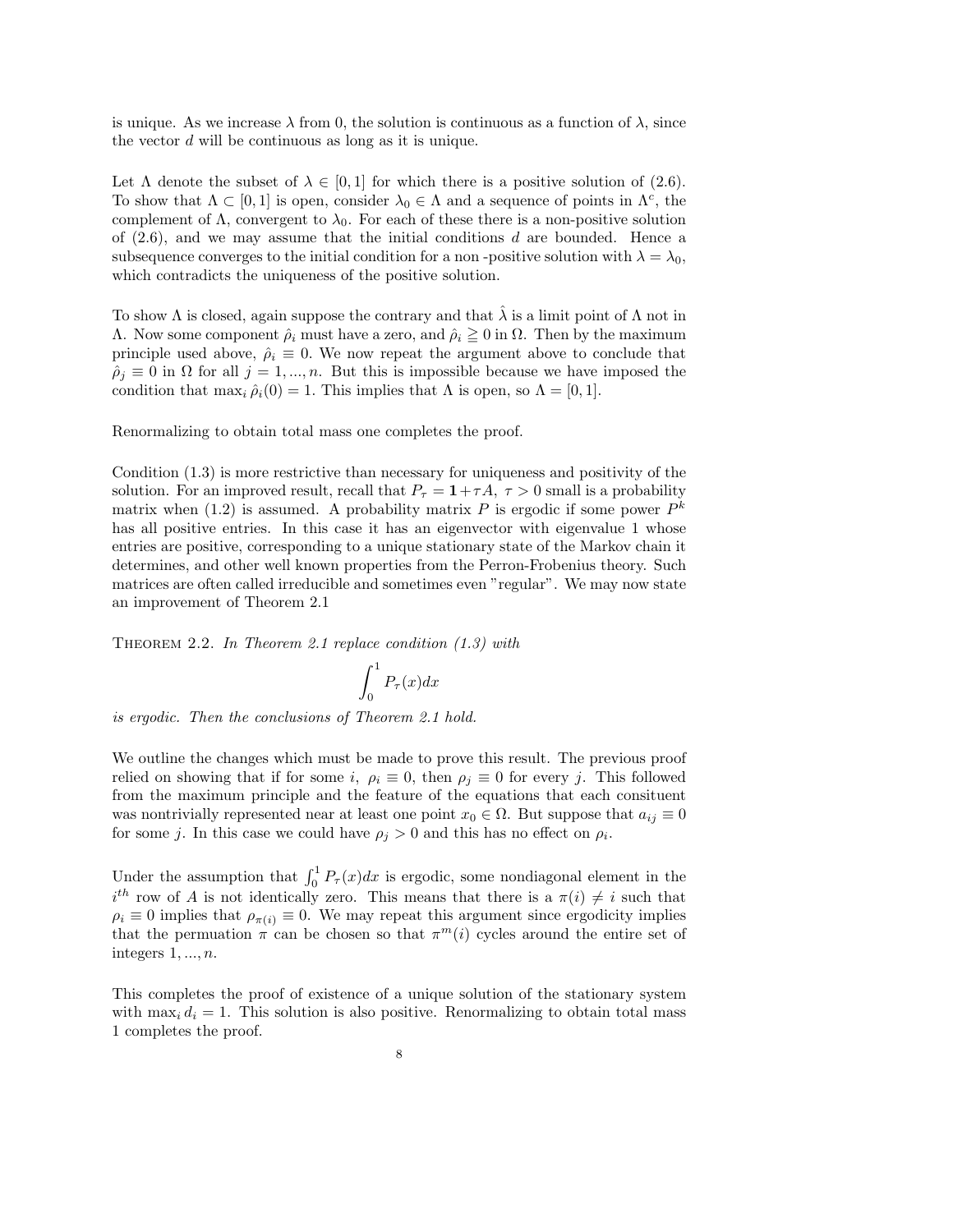3. Transport. As we observed in the existence proof of the last section, the condition (1.1) implies that

$$
\sum_{i=1,\ldots,n} \frac{d}{dx} (\sigma \frac{d\rho_i}{dx} + \psi_i' \rho_i) = 0
$$

so that

$$
\sum_{i=1,\dots,n} (\sigma \frac{d\rho_i}{dx} + \psi_i' \rho_i) = \gamma = const.
$$

In the case of interest of kinesin-type models, the boundary condition of (1.1) implies that  $\gamma = 0$ . In other words,

$$
\sum_{i=1,...,n} (\sigma \frac{d\rho_i}{dx} + \psi_i' \rho_i) = 0
$$
\n(3.1)

A simulation of typical behavior in a two species system is given in Figure 3.1.

THEOREM 3.1. Suppose that  $\rho$  is a positive solution of (1.1), where the coefficients  $a_{ij}, i,j = 1, ..., n$  and the  $\psi_i$ ,  $i = 1, ..., n$  are smooth and 1/N-periodic in  $\Omega$ . Suppose that (1.2) holds and also that the following conditions are satisfied.

- (i) Each  $\psi'_i$  has only a finite number of zeros in  $\overline{\Omega}$ .
- (ii) There is some interval in which  $\psi'_i > 0$  for all  $i = 1, ..., n$ .
- (iii) In any interval in which no  $\psi'_i$  vanishes,  $\psi'_j > 0$  in this interval for at least one j.
- (iv) If  $I, |I| < 1/N$ , is an interval in which  $\psi_i' > 0$  for  $i = 1, ..., p$  and  $\psi_i' < 0$  for  $i = p + 1, \ldots, n$ , and a is a zero of at least one of the  $\psi'_k$  which lies within  $\epsilon$  of the right- hand end of I, then for  $\epsilon$  sufficiently small, there is at least one index i,  $i = 1, ..., p$ , for which  $a_{ij} > 0$  in  $(a - \eta, a)$  for some  $\eta > 0$ , all  $j = p + 1, ..., n$ .

Then, there exist positive constants K, M independent of  $\sigma$  and depending on the potentials  $\psi_i$ ,  $i = 1, ..., n$  and the coefficients  $a_{ij}, i, j = i, ..., n$  such that

$$
\sum_{i=1}^{n} \rho_i(x + \frac{1}{N}) \leq Ke^{-\frac{M}{\sigma}} \sum_{i=1}^{n} \rho_i(x), \ x \in \Omega, \ x < 1 - \frac{1}{N} \tag{3.2}
$$

for sufficiently small  $\sigma$ .

Note that  $(3.1)$  holds under the hypotheses of the theorem. Also note that from  $(iv)$ , where  $a_{ij} > 0, j = p + 1, ..., n$ , necessarily,  $a_{ii} < 0$  according to (1.2). We shall prove Theorem 3.2 below. For this, it is convenient to consider a single period interval rescaled to be [0, 1]. Theorem 3.1 then follows by rescaling and applying Theorem 3.2 to period intervals.

THEOREM 3.2. Suppose that  $\rho$  is a positive solution of (1.1), where the coefficients  $a_{ij}, i,j = 1, ..., n$  and the  $\psi_i$ ,  $i = 1, ..., n$  are smooth in [0,1]. Suppose that (1.2) holds and also that the following conditions are satisfied.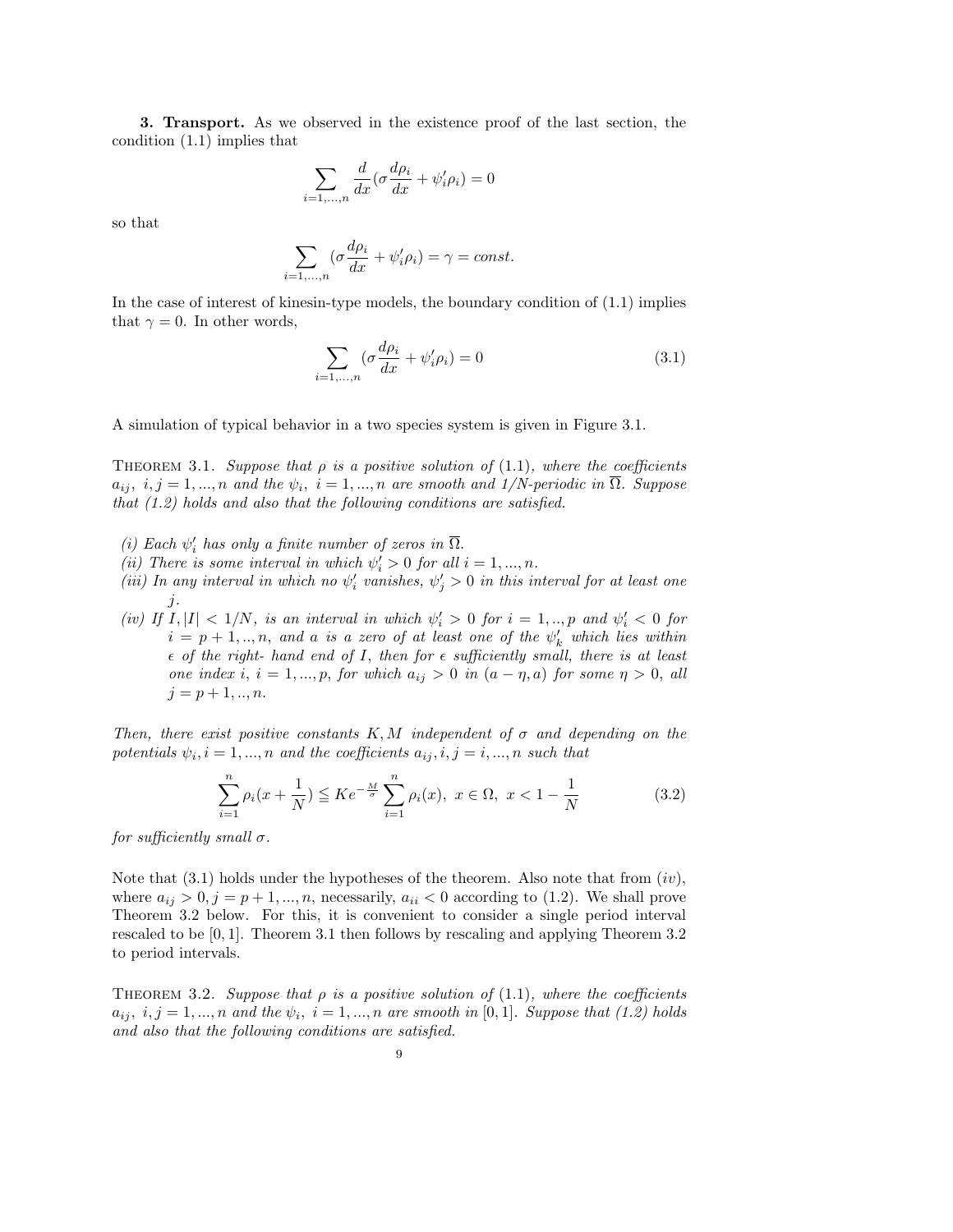- (i) Each  $\psi'_i$  has only a finite number of zeros in  $[0,1]$ .
- (ii) There is some interval in which  $\psi'_i > 0$  for all  $i = 1, ..., n$ .
- (iii) In any interval in which no  $\psi'_i$  vanishes,  $\psi'_j > 0$  in this interval for at least one j.
- (iv) If I is an interval in which  $\psi'_i > 0$  for  $i = 1,..,p$  and  $\psi'_i < 0$  for  $i = p + 1,..,n$ , and a is a zero of at least one of the  $\psi'_k$  which lies within  $\epsilon$  of the right-hand end of I, then for  $\epsilon$  sufficiently small, there is at least one i,  $i = 1, ..., p$ , for which  $a_{ij} > 0$  in  $(a - \eta, a)$  for some  $\eta > 0$ ,  $j = p + 1, ..., n$ .

Then, there exist positive constants  $K, M$  independent of  $\sigma$  and depending on the potentials  $\psi_i, i = 1, ..., n$  and the coefficients  $a_{ij}, i, j = i, ..., n$  such that

$$
\sum_{i=1}^{n} \rho_i(1) \leq Ke^{-\frac{M}{\sigma}} \sum_{i=1}^{n} \rho_i(0),
$$
\n(3.3)

for sufficiently small  $\sigma$ .

The conclusion of the Theorem 3.2 is that the magnitude of the solution  $\rho$ ,  $\sum_{i=1}^{n} \rho_i$ , is much smaller at  $x = 1$  than at  $x = 0$ , or in terms of the Theorem 3.1, that it is bounded above by an exponentially decreasing function for small  $\sigma$ . There is no suggestion that  $\sum_{i=1}^{n} \rho_i$  is itself exponentially decreasing and it is not. Indeed, the core of the mathematical argument is that  $\sum \rho_i$  is exponentially decreasing on intervals where all  $\psi'_i$  are positive, while not significantly increasing in the remainder of [0,1]. The  $\sum \rho_i$  may increase, even exponentially, in regions within  $\delta$  of a zero of a  $\psi'_i$ , but because the total length of these intervals is very small, the increase is outweighed by the decrease elsewhere. The argument in intervals where the signs of the  $\psi'_i$  are mixed is more delicate and relies on the coupling, as spelled out in  $(iv)$ , the nonvanishing of some  $a_{ij}$  near the minima of  $\psi_i$ , and we briefly describe it below.

First let us assess how, essentially, the constants  $K, M$  depend on the parameters, especially the potentials  $\psi_i$ , by examining an interval where  $\psi'_i > 0$  for all *i*. Such an interval exists by condition (ii) of the theorem. Let  $[a, b]$  be such an interval and set

$$
q(x) = \min_{i=1,\dots,n} \psi_i'(x).
$$

From (3.1),

$$
\frac{d}{dx}(\rho_1 + \dots + \rho_n)(x) \leq -\frac{1}{\sigma}q(x)(\rho_1 + \dots + \rho_n)(x)
$$

so that by integrating,

$$
(\rho_1 + \dots + \rho_n)(b) \leq e^{-\frac{1}{\sigma} \int_a^b q ds} (\rho_1 + \dots + \rho_n)(a)
$$

If there are several such intervals, we just combine the effects and this is the essence of how  $K, M$  (particularly M) depend on the  $\psi'_i$ . In other words, a Gronwall type argument is successful here.

Now let us try to explain the role of the coupling. This comes into play when condition (iv) of the hypotheses hold. Suppose that  $\nu \in \{1, ..., p\}$  is a favorable index in the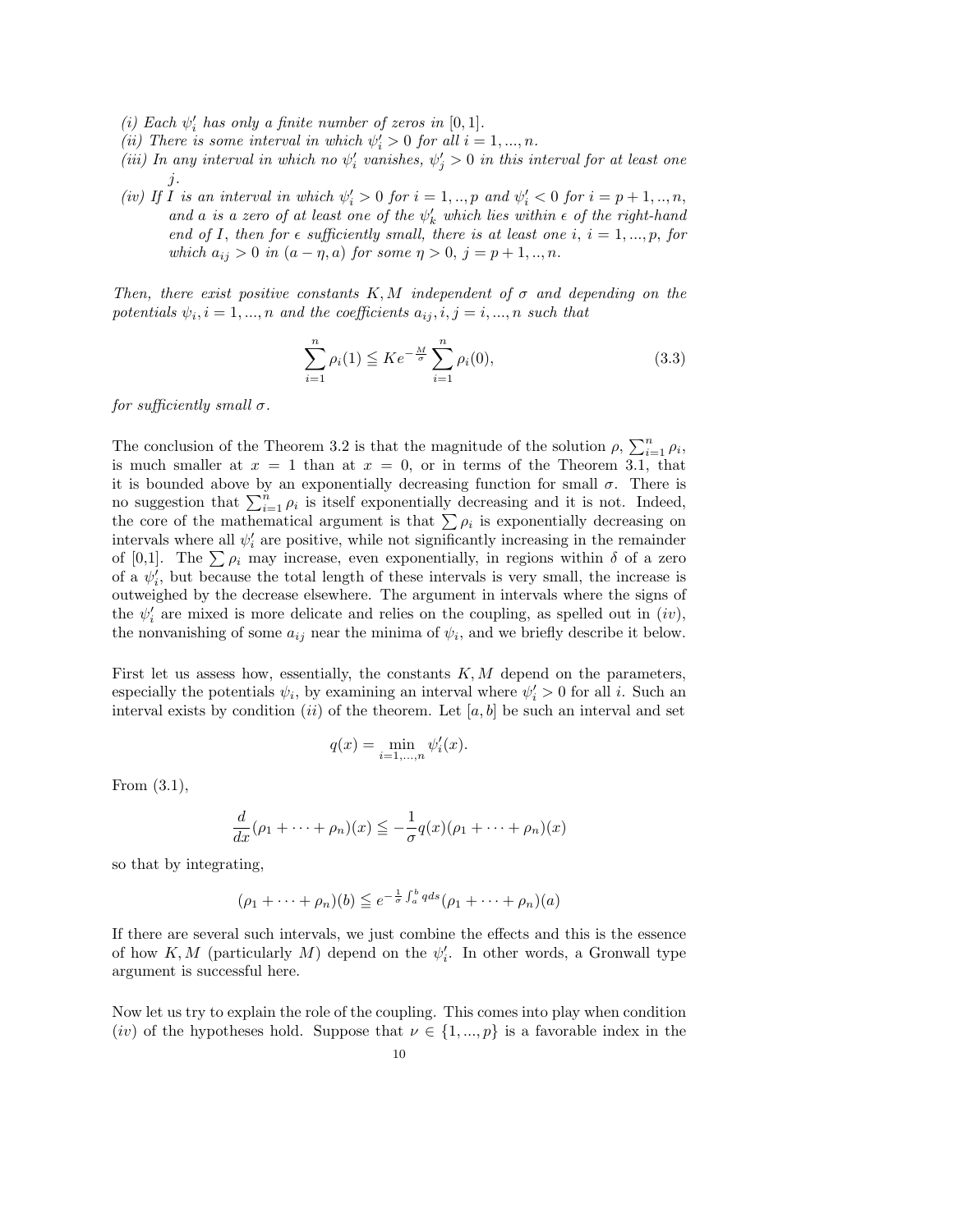interval I and consider the  $\nu^{th}$  equation

$$
\sigma \rho''_{\nu} + \psi'_{\nu} \rho_n u' + \psi''_{\nu} \rho_{\nu} + a_{\nu \nu} \rho_{\nu} + \sum_{j \neq \nu}^{n} a_{\nu j} \rho_j = 0, \qquad (3.4)
$$

Equation (3.4) represents a balance between  $\rho_{\nu}$  and the other  $\rho_{j}$ . As seen in the sequel, since the items in the  $\Sigma$  are nonnegative, they may be discarded and (3.4) can be employed to find an upper bound for  $\rho_{\nu}$  on I, because  $\psi_{\nu}$  is increasing. We can then exploit (3.4) to impede the growth of the unfavorable  $\rho_j$ ,  $j = p+1, ..., n$ . Namely  $\{\rho_j\}$  cannot be too large without forcing  $\rho_{\nu}$  negative. But this can only be assured if the coupling is really there, namely if  $a_{\nu j} > 0$ . This is the motivation for the ergodic type hypothesis in  $(iv)$ .

Proof of Theorem 3.2.

Since each  $\psi'_i$  has only finitely many zeros, we can enclose these zeros with intervals of length  $2\delta$ , where  $\delta > 0$  and small will be chosen later. The remainder of [0,1] consists of a finite number of closed intervals  $J_m$ ,  $m = 1, ..., M$ , in which no  $\psi'_i$  vanishes and so we have that  $\psi'_i \geqq k(\delta) > 0$  or  $\psi'_i \leqq -k(\delta) < 0$  for each i and some positive  $k(\delta)$ . From (iii),  $k(\delta)$  may be chosen so that in at least one  $J_m$ ,  $\psi'_i \geq k(\delta)$  for all i.

First we establish the exponential decay which governs the behavior of the solution. This will be a simple application of Gronwall's Lemma. Consider an interval  $I_0 = J_m$ for one of the  $m's$  where  $\psi_i' \geq k(\delta)$  for all *i*. Suppose that

$$
\sup_{I_0} \left\{ \inf_i \psi_i'(x) \right\} = K_0,
$$

where, of course,  $K_0$  is independent of  $\delta$  for small  $\delta$ . So there is a point  $x_0 \in I_0$  where

$$
\psi'_i(x_0) \geqq K_0, \quad i = 1, ..., n,
$$

and

$$
\psi'_i(x) \ge \frac{1}{2}K_0
$$
,  $|x - x_0| < L_0$ ,  $i = 1, ..., n$ ,

for

$$
L_0 = \frac{1}{2} \frac{K_0}{\max_{i=1...n} {\sup_{[0,1]} |\psi_i''|}}
$$

Hence, from  $(3.1)$ ,

$$
\frac{d}{dx}\sum_{i=1}^{n}\rho_i \leqq -\frac{K_0}{2\sigma}\sum_{i=1}^{n}\rho_i \quad in \ |x - x_0| < L_0,
$$

so that

$$
\sum_{i=1}^{n} \rho_i(x_0 + L_0) \leq e^{-\frac{1}{\sigma}K_0L_0} \sum_{i=1}^{n} \rho_i(x_0 - L_0).
$$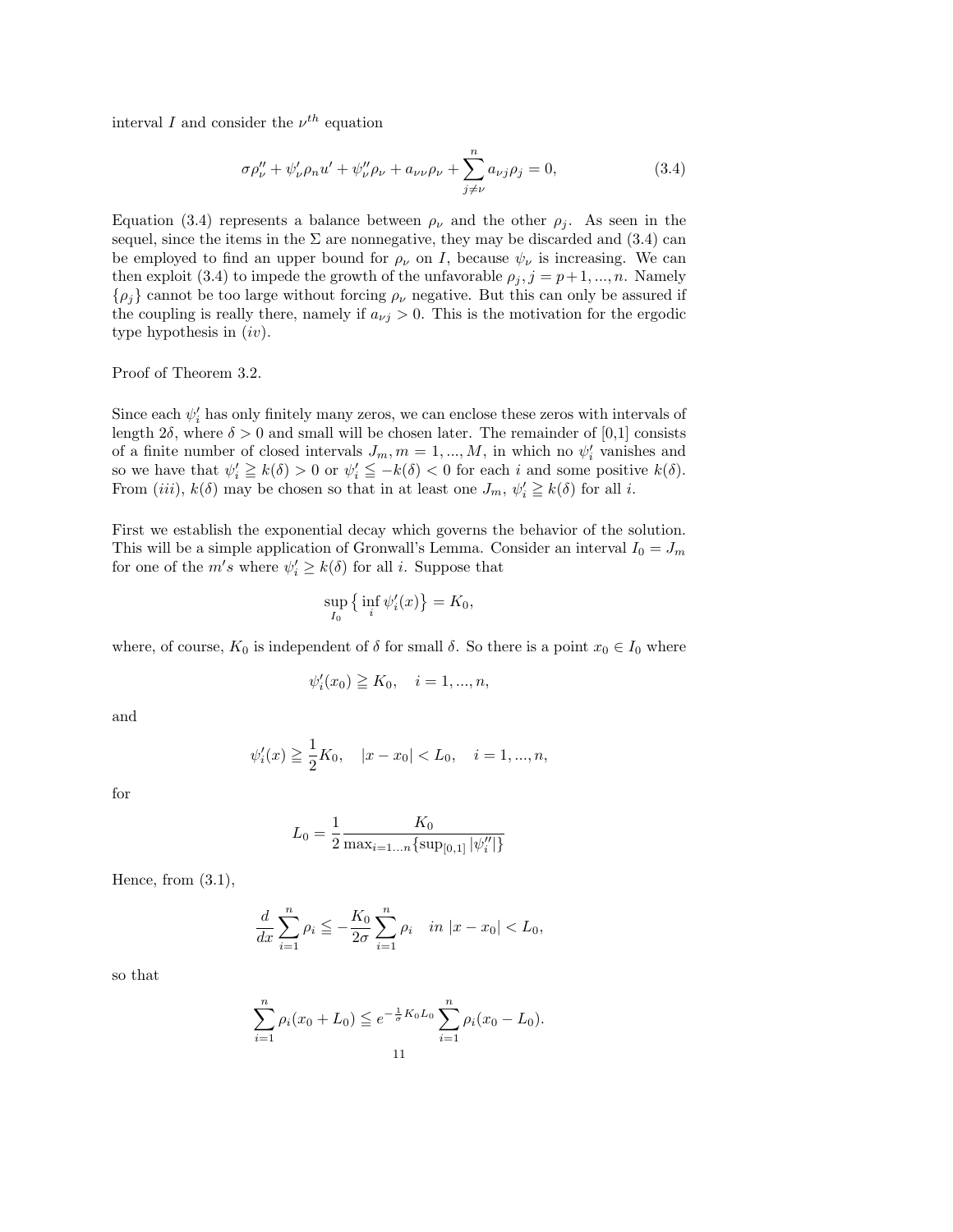Since  $\sum_{i=1}^{n} \rho'_i \leq 0$  in  $I_0$ , we have that

$$
\left(\sum_{i=1}^{n} \rho_i\right)(\xi^*) \leqq e^{-\frac{1}{\sigma}K_0 L_0} \left(\sum_{i=1}^{n} \rho_i\right)(\xi) \quad where \ I_0 = [\xi, \xi^*]
$$
\n(3.5)

Indeed, we could extend  $I_0$  to an interval in which we demand only that all  $\psi'_i \geq 0$ .

Next consider an interval, say  $I_1$  of length  $2\delta$  centered on a zero a of one of the  $\psi'_i$ . From (3.1) we have that

$$
\left| \frac{d}{dx} \left( \sum_{i=1}^n \rho_i \right) \right| \le \frac{K_1}{\sigma} \sum_{i=1}^n \rho_i \quad in \ I_1
$$

where

$$
K_1=\max_{i=1..n}\sup_{0\leqq x\leqq 1}|\psi_i'|,
$$

so that

$$
\left(\sum_{i=1}^{n} \rho_i\right) (a+\delta) \leq e^{\frac{1}{\sigma} 2K_1 \delta} \left(\sum_{i=1}^{n} \rho_i\right) (a-\delta)
$$
\n(3.6)

There may be  $N$  such intervals, but over them all the exponential growth is only  $\frac{2}{\sigma} N K_1 \delta$ , and we can choose  $\delta$  sufficiently small, which does not affect  $K_0, L_0$  so that

$$
2NK_1\delta < K_0L_0
$$

Finally, with  $\delta$  so chosen, we consider an interval  $I_2 = [\alpha, \beta]$  where, say,

$$
\psi'_i \geq k(\delta), i = 1, ..., p, and
$$
  
\n $\psi'_i \leq -k(\delta), i = p + 1, ..., n.$  (3.7)

We may assume that there is some overlap, that the endpoints  $\alpha, \beta$  of  $I_2$  are in  $2\delta$ intervals considered above. In the interval  $I_2$ , we shall bound  $\rho_1, \ldots, \rho_p$  on the basis of (3.7) above. We shall then argue that  $\rho_{p+1}, ..., \rho_n$  are necessarily bounded or, owing to the coupling of the equations, the positivity of  $\rho_1,...,\rho_p$  would fail.

Write the equation for  $\rho_1$  in the form

$$
\sigma \rho_1'' + \psi_1' \rho_1' + \psi_1'' \rho_1 + a_{11} \rho_1 + \sum_{j=2}^n a_{1j} \rho_j = 0,
$$
\n(3.8)

so that

$$
\frac{d}{dx}\left(\rho'_1 e^{\frac{1}{\sigma}(\psi_1(x)-\psi_1(\alpha)}\right) = -\frac{1}{\sigma}\left\{(a_{11}+\psi''_1)\rho_1 + \sum_{j=2}^n a_{1j}\rho_j\right\}e^{\frac{1}{\sigma}(\psi_1(x)-\psi_1(\alpha))},
$$
\n<sup>12</sup>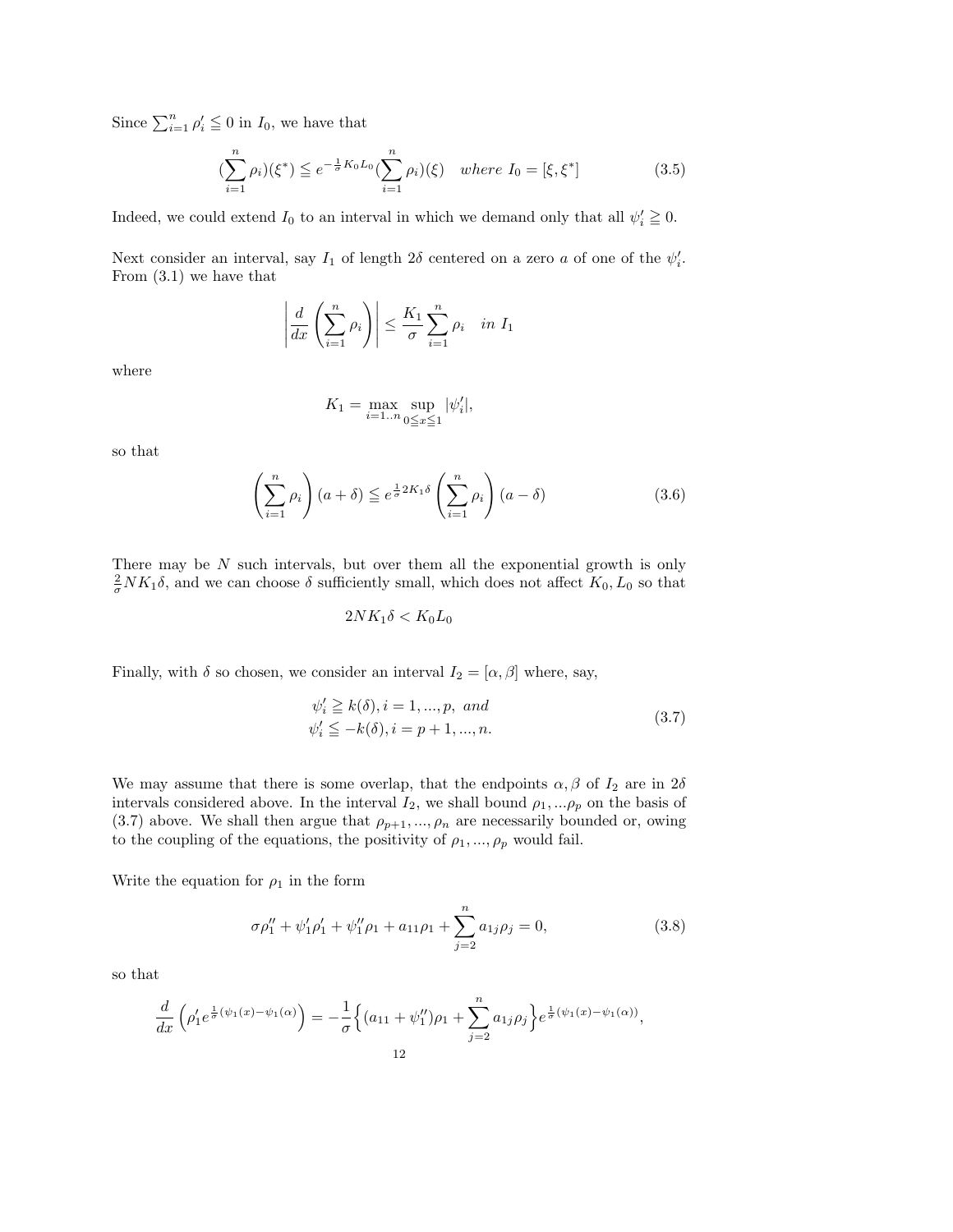and carrying out the integration,

$$
\rho_1'(x) = \rho_1'(\alpha) e^{\frac{1}{\sigma}(\psi_1(\alpha) - \psi_1(x))} - \frac{1}{\sigma} \int_{\alpha}^x \left\{ (a_{11} + \psi_1'')\rho_1 + \sum_{j=2}^n a_{1j}\rho_j \right\} e^{\frac{1}{\sigma}(\psi_1(s) - \psi_1(x))} ds
$$
\n(3.9)

Now the  $a_{1j}$ ,  $j \geq 2$ , and the  $\rho_i$  are all non negative, so we may neglect the large sum and find a constant  $K_2$  for which

$$
\rho_1'(x) \le \rho_1'(\alpha) e^{\frac{1}{\sigma}(\psi_1(\alpha) - \psi_1(x))} + \frac{K_2}{\sigma} \int_{\alpha}^x \rho_1(s) e^{\frac{1}{\sigma}(\psi_1(s) - \psi_1(x))} ds \tag{3.10}
$$

Note that for small  $\sigma$ ,

$$
\int_{\alpha}^{x} e^{\frac{1}{\sigma}(\psi_1(s) - \psi_1(x))} ds \leq \int_{\alpha}^{x} e^{\frac{k(\delta)}{\sigma}(s-x)} ds \leq \frac{\sigma}{k(\delta)}
$$
(3.11)

Integrating (3.10),

$$
\rho_1(x) - \rho_1(\alpha) \leq \rho'_1(\alpha) \int_{\alpha}^x e^{\frac{1}{\sigma}(\psi_1(\alpha) - \psi_1(s))} ds + \frac{K_2}{\sigma} \int_{\alpha}^x \int_{\alpha}^t \rho_1(s) e^{\frac{1}{\sigma}(\psi_1(s) - \psi_1(t))} ds dt
$$
  

$$
\leq K(\delta) \sigma |\rho'_1(\alpha)| + K(\delta) \int_{\alpha}^x \max_{[\alpha, t]} \rho_1 dt,
$$

so,

$$
\max_{[\alpha,x]}\rho_1 \leqq \rho_1(\alpha) + K(\delta)\sigma|\rho_1'(\alpha)| + K(\delta)\int_{\alpha}^x \max_{[\alpha,t]} \rho_1 dt.
$$

We may now use Gronwall's Lemma to obtain

$$
\rho_1(x) \le K(\delta) \{ \rho_1(\alpha) + \sigma |\rho'_1(\alpha)| \}, \quad \alpha \le x \le \beta \tag{3.12}
$$

If we insert this into (3.10), we obtain

$$
\rho_1'(x) \leq |\rho_1'(\alpha)| + K(\delta) \{ \rho_1(\alpha) + \sigma |\rho_1'(\alpha)| \}, \quad \alpha \leq x \leq \beta \tag{3.13}
$$

Similar estimates hold for  $\rho_2, ..., \rho_p$ .

Our attention is directed to  $\rho_{p+1}, ..., \rho_n$ . Our first step is lower bounds for  $\rho'_1, ..., \rho'_p$ , for which it suffices to carry out the details for  $\rho'_1$ . We can use (3.12) to modify our formula (3.9). Using (3.11),

$$
\rho'_1(x) \geq \rho'_1(\alpha) e^{\frac{1}{\sigma}(\psi_1(\alpha) - \psi_1(x))} - \frac{1}{\sigma} \max_{I_2} \rho_1(\max_{I_2} |a_{11} + \psi''_1|) \int_{\alpha}^x e^{\frac{1}{\sigma}(\psi_1(s) - \psi_1(x))} ds
$$
  

$$
- \frac{1}{\sigma} \max_{[\alpha, x]} (\rho_2 + \cdots + \rho_p + \rho_{p+1} + \cdots + \rho_n) \max_{1 \leq i \leq n, i \neq 1} \max_{I_2} a_{1j} \int_{\alpha}^x e^{\frac{1}{\sigma}(\psi_1(s) - \psi_1(x))} ds
$$

So, since by (3.12) we have bounds for  $\rho_2, ..., \rho_p$ , we can write

$$
\rho_1'(x) \ge \rho_1'(\alpha) e^{\frac{1}{\sigma}(\psi_1(\alpha) - \psi_1(x))} - K(\delta) \{ \rho_1(\alpha) + \sigma | \rho_1'(\alpha) | \} - K(\delta) \max_{[\alpha, x]} (\rho_{p+1} + \dots + \rho_n),
$$
  

$$
\alpha \le x \le \beta
$$
\n(3.14)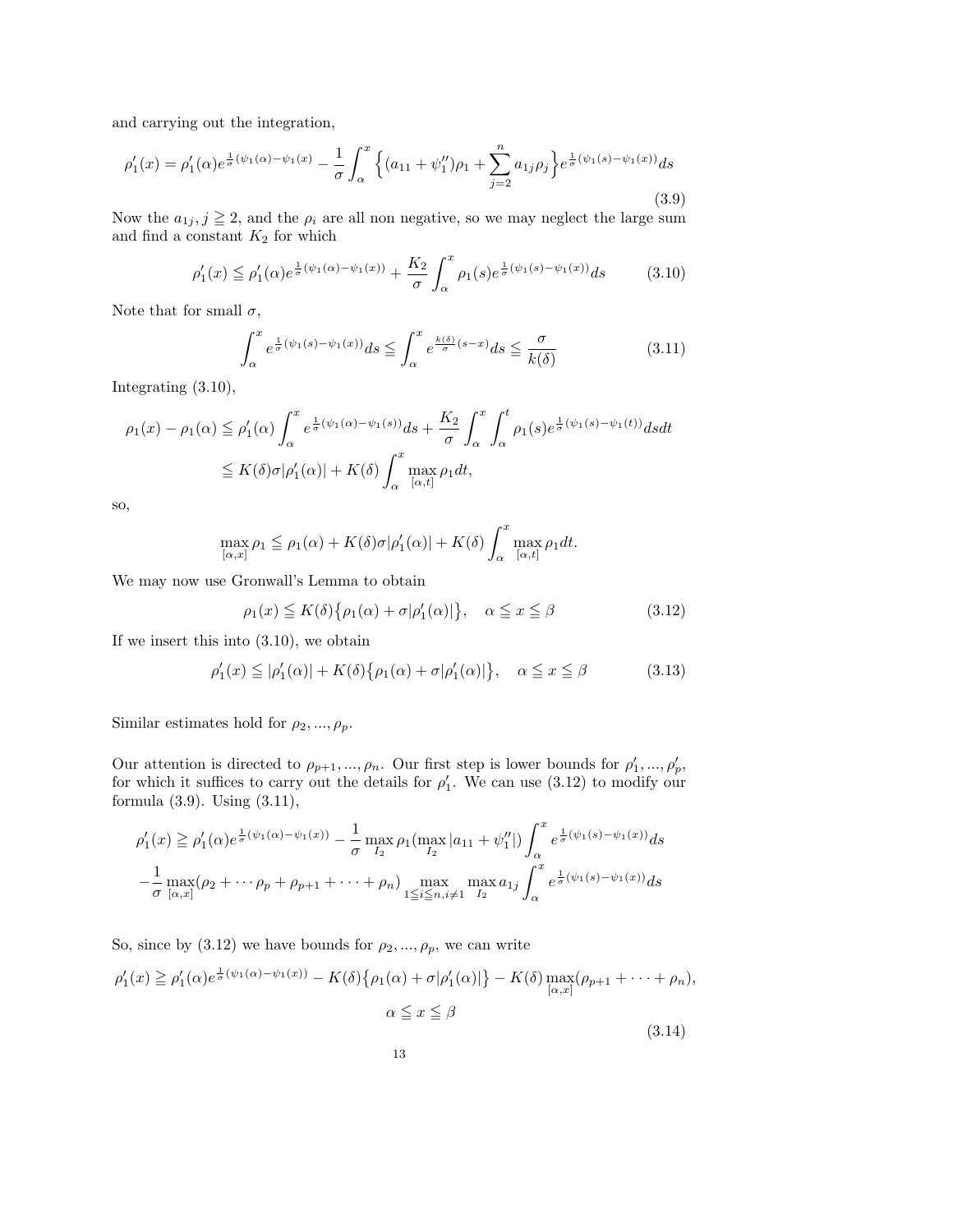Similarly for  $\rho'_2, ..., \rho'_p$ .

With our technique we can handle only the sum  $\rho_{p+1} + \cdots + \rho_n$  and not individual  $\rho_i$ ,  $p + 1 \leq i \leq n$ . From (3.1), and taking into account (3.12), (3.14), and the signs of the  $\psi'_i$ ,

$$
\frac{d}{dx}(\rho_{p+1} + \dots + \rho_n) = -\frac{d}{dx}(\rho_1 + \dots + \rho_p) - \frac{1}{\sigma}(\psi'_1 \rho_1 \dots + \psi'_p \rho_p) \n- \frac{1}{\sigma}(\psi'_{p+1} \rho_{p+1} + \dots + \psi'_n \rho_n) \n\geq -\frac{K_1(\delta)}{\sigma} \sum_{i=1}^p (\rho_i(\alpha) + \sigma | \frac{d\rho_i}{dx}(\alpha) |) \n+ \frac{K_2(\delta)}{\sigma} \sum_{i=p+1}^n \rho_i \quad \text{in } I_2
$$
\n(3.15)

Let

 $C(\alpha) = \sum_{n=1}^{p}$  $i=1$  $(\rho_i(\alpha) + |\frac{d\rho_i}{dx}(\alpha)|),$ 

which means (3.15) assumes a fortiori the form

$$
\frac{d}{dx}(\rho_{p+1} + \dots + \rho_n) \ge -\frac{K_1(\delta)}{\sigma}C(\alpha) + \frac{K_2(\delta)}{\sigma}(\rho_{p+1} + \dots + \rho_n). \tag{3.16}
$$

We assert that

$$
\rho_{p+1} + \dots + \rho_n \le \frac{K_1(\delta)}{K_2(\delta)} C(\alpha), \quad \alpha \le x \le \beta - \delta. \tag{3.17}
$$

Suppose the contrary and that

$$
A > 1 \quad and
$$
  

$$
(\rho_{p+1} + \dots + \rho_n)(x^*) > \frac{AK_1(\delta)C(\alpha)}{K_2(\delta)} \quad for \quad \text{some} \quad x^* \in [\alpha, \beta - \delta].
$$
 (3.18)

This continues to hold in  $[x^*,\beta]$ , since at a first  $x \in I_2$  where it fails, (3.16) would imply that  $\rho_{p+1} + \cdots + \rho_n$  were increasing, which is not possible. Indeed, integrating (3.16) between points  $x^*, x \in I_2$  with  $x^* < x$ , we have that

$$
(\rho_{p+1} + \dots + \rho_n)(x) \geq (\rho_{p+1} + \dots + \rho_n)(x^*) e^{\frac{K_2(\delta)}{\sigma}(x - x^*)} + \frac{K_1(\delta)}{K_2(\delta)} C(\alpha) (1 - e^{\frac{K_2(\delta)}{\sigma}(x - x^*)})
$$
  

$$
\geq \frac{AK_1(\delta)}{K_2(\delta)} C(\alpha) e^{\frac{K_2(\delta)}{\sigma}(x - x^*)} + \frac{K_1(\delta)}{K_2(\delta)} C(\alpha) (1 - e^{\frac{K_2(\delta)}{\sigma}(x - x^*)})
$$
  

$$
= (A - 1) \frac{K_1(\delta)}{K_2(\delta)} C(\alpha) e^{\frac{K_2(\delta)}{\sigma}(x - x^*)} + \frac{K_1(\delta)}{K_2(\delta)} C(\alpha), \quad x^*, x \in I_2 \quad (3.19)
$$
  
14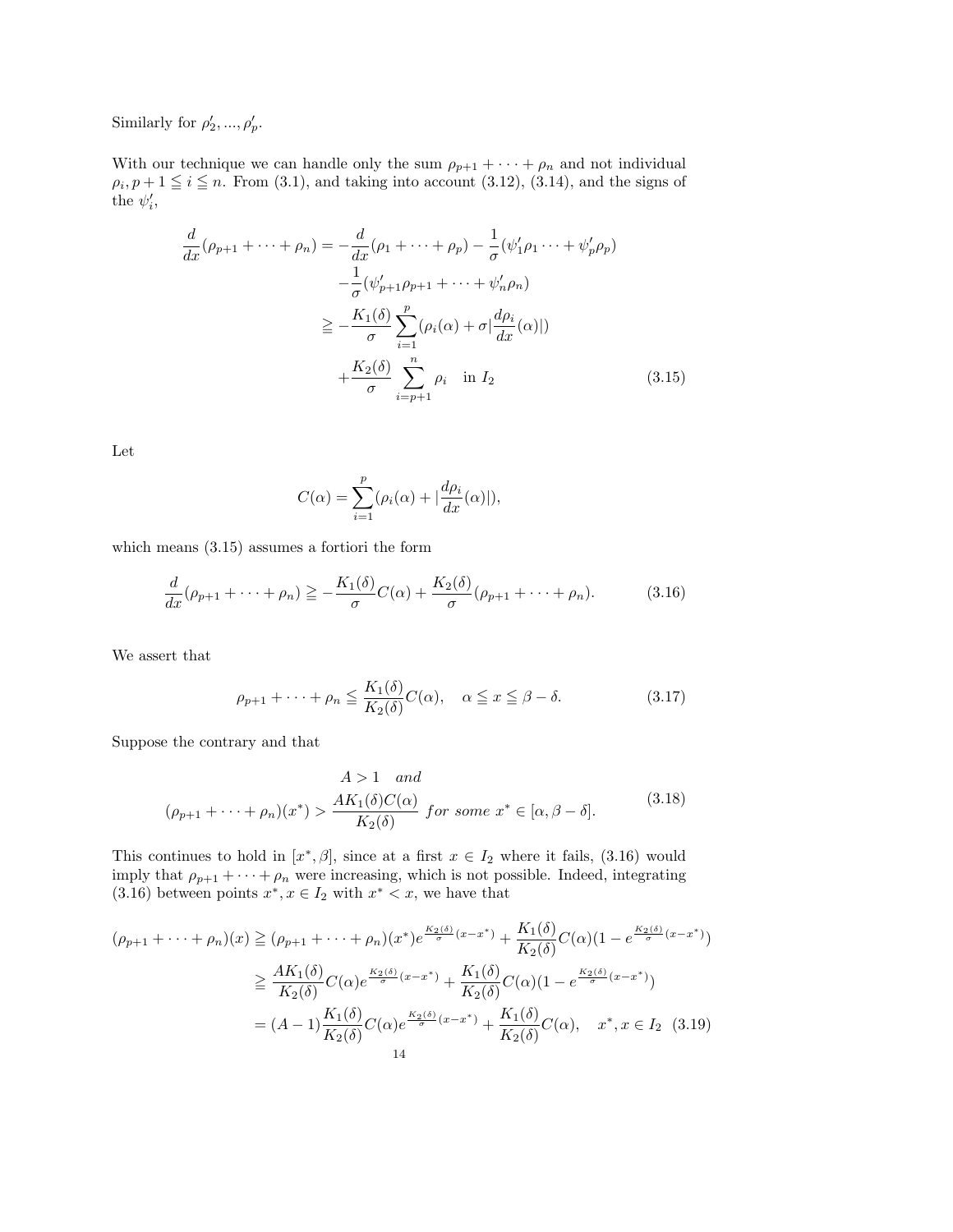Now let us suppose, without loss of generality, that  $(iv)$  holds for  $i = 1$ , that is, we can find a  $K_3(\delta) > 0$  such that

$$
\sum_{i=p+1}^{n} a_{1j}\rho_j \ge K_3(\delta)(\rho_{p+1} + \dots + \rho_n) \quad \text{in } [\beta - \delta, \beta]
$$
 (3.20)

Keep in mind that

$$
e^{\frac{K_2(\delta)}{\sigma}(x-x^*)}\geqq e^{\frac{K_2(\delta)}{\sigma}\frac{1}{4}\delta}=e^{\frac{K_4(\delta)}{\sigma}}\quad for \ \beta-\frac{1}{4}\delta\leqq x\leqq \beta.
$$

Then we have from (3.9)

$$
\frac{d\rho_1}{dx}(x) \le \frac{d\rho_1}{dx}(\alpha)e^{-\frac{1}{\sigma}(\psi_1(x) - \psi_1(\alpha))} + \frac{K(\delta)}{\sigma}C(\alpha)\int_{\alpha}^x e^{\frac{1}{\sigma}(\psi_1(s) - \psi_1(x))}ds
$$

$$
-\frac{(A-1)K_1(\delta)K_3(\delta)C(\alpha)}{K_2(\delta)}e^{\frac{1}{\sigma}K_4(\delta)}
$$

$$
\le \frac{d\rho_1}{dx}(\alpha)e^{-\frac{1}{\sigma}(\psi_1(x) - \psi_1(\alpha))} + K(\delta)C(\alpha)
$$

$$
-\frac{(A-1)K_1(\delta)K_3(\delta)C(\alpha)}{K_2(\delta)}e^{\frac{1}{\sigma}K_4(\delta)}, \text{ for } \beta - \frac{1}{4}\delta \le x \le \beta
$$

Above,  $\psi_1(x) > \psi_1(\alpha)$ , so the exponential in the first term on the right may be neglected. From the trivial inequality

$$
0 \leq \rho_1(x) = \rho_1(\alpha) + \int_{\alpha}^x \rho'_1(s)ds
$$
  

$$
\leq C(\alpha) + \int_{\alpha}^x \rho'_1(s)ds,
$$

we have that

$$
0 \leq \frac{\rho_1(x)}{C(\alpha)} \leq 1 + \int_{\alpha}^x (1 + K(\delta)) ds - \int_{\beta - \frac{1}{4}\delta}^{\beta - \frac{1}{8}\delta} (A - 1) \frac{K_1(\delta)}{K_2(\delta)} K_3(\delta) e^{\frac{K_4(\delta)}{\sigma}}) ds
$$
  

$$
\leq 1 + (1 + K(\delta)) (\beta - \alpha) - (A - 1) \frac{K_1(\delta)}{K_2(\delta)} K_3(\delta) e^{\frac{K_4(\delta)}{\sigma}} \frac{1}{8}\delta \qquad (3.21)
$$
  
*for*  $\beta - \frac{1}{8}\delta \leq x \leq \beta$ 

Since  $A > 1$ , the above cannot hold for small  $\sigma$  depending only on  $\delta$  because the extreme right hand side of (3.21) becomes infinite as  $\sigma \to 0$ . This proves (3.17). Note that the size of  $\sigma$  determined by (3.21) depends on the geometrical features of the potentials  $\psi_i$ ,  $i = 1, ..., n$ , but not on  $C(\alpha)$ , that is, the magnitude of the solution  $\rho$ .

The theorem now follows by concatenating the three cases.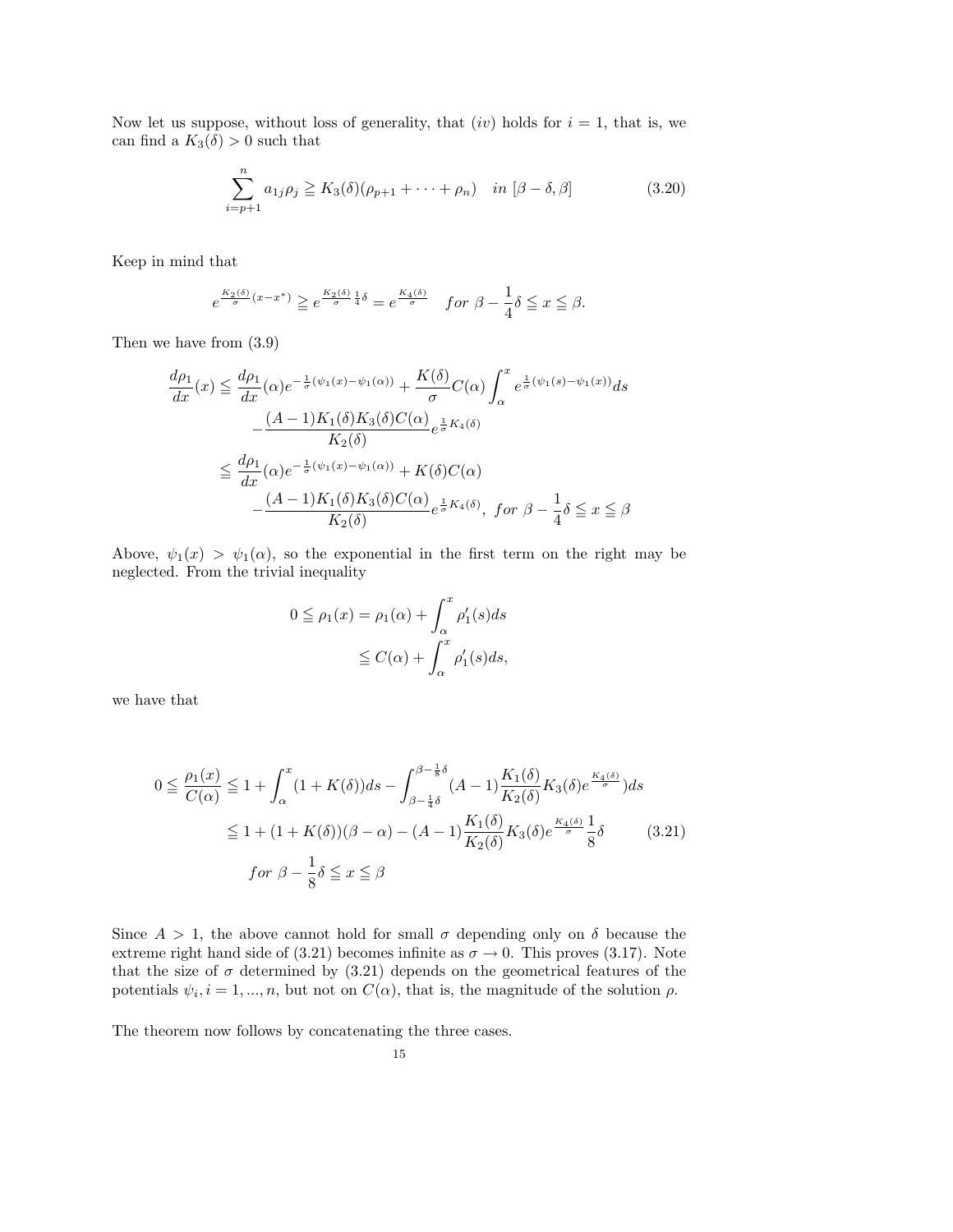

FIG. 3.1. Transport in a two species system with period sixteen. The abcissa shows the total density  $\rho_1 + \rho_2$ . In this computation,  $\psi_2$  is a one-half period translate of  $\psi_1$  and the support of the  $a_{ij}, i, j = 1, 2$  is a neighborhood of the minima of the  $\psi_i, i = 1, 2$ . The simulation was executed with a semi-implicit scheme. Additional details are given at the conclusion of Section 5

4. Stability of the stationary solution. In this section we discuss the trend to stationarity of solutions of the time dependent system (1.4). We have the stability theorem

THEOREM 4.1. Let  $\rho(x,t)$  denote a solution of  $(1.4)$  with initial data

$$
\rho(x,0) = f(x) \tag{4.1}
$$

satisfiying

$$
f_i(x) \ge 0, \ i = 1, ..., n, \ and \ \sum_{i=1,...,n} \int_{\Omega} f_i dx = 1.
$$

Then there are positive constants  $K$  and  $\omega$  such that

$$
|\rho(x,t) - \rho_0(x)| \leq Ke^{-\omega t} \text{ as } t \to \infty,
$$
\n(4.2)

where  $\rho_0$  is the stationary positive solution obtained in Theorem 2.1.

Thus the stationary positive solution is globally stable. One proof of this was given in [4] for  $n = 2$ , and this proof may be extended to general n. A proof based on monotonicity of an entropy function is given in [22]. A different type of monotonicity result showing that the solution operator is an  $L^1$ -contraction is given in [11]. Here we outline a different way of viewing the problem based on inspection of the semigroup generated by the operator, written in vector form,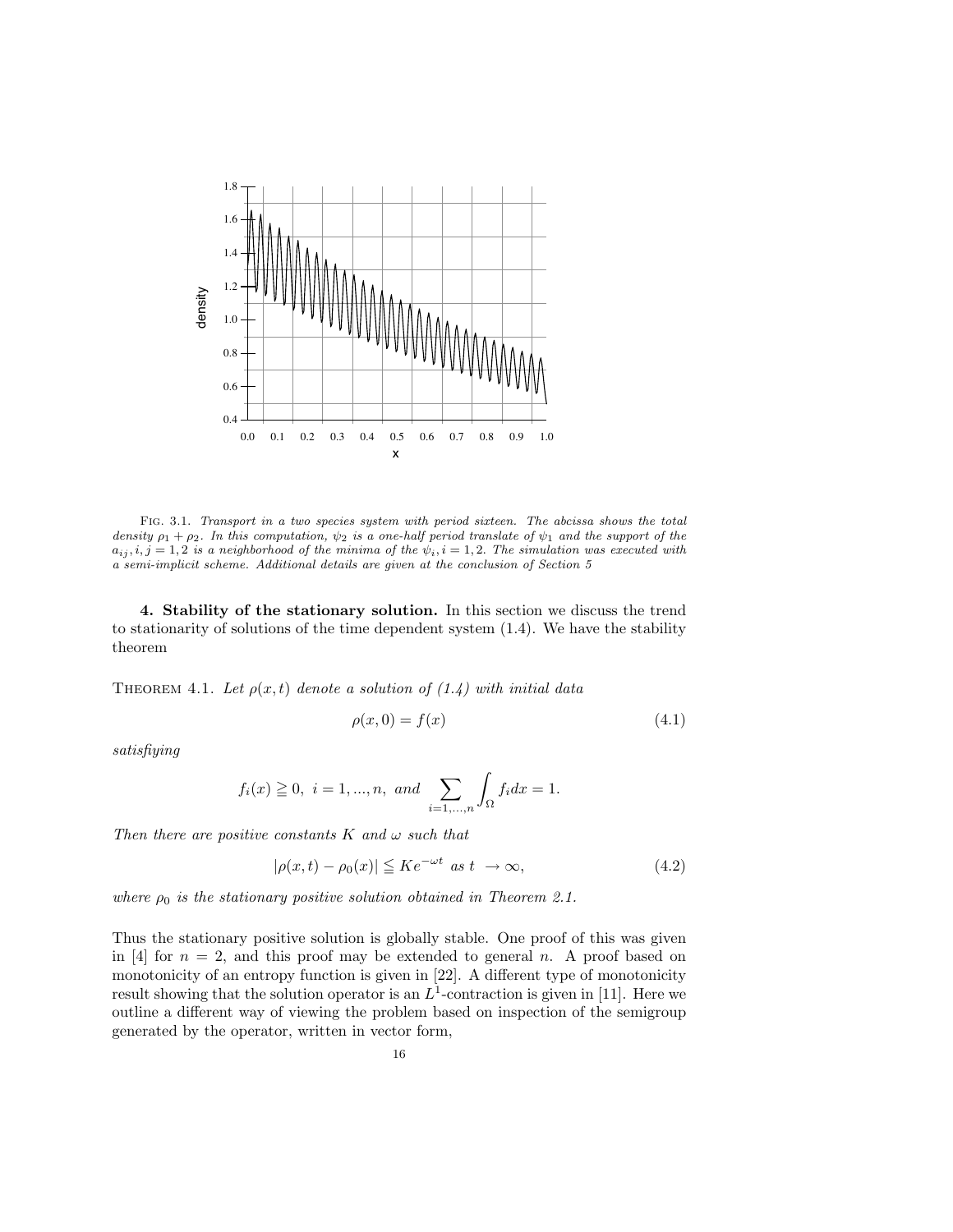$$
S\rho = \sigma \frac{\partial^2 \rho}{\partial x^2} + \frac{\partial}{\partial x} (\psi' \rho) + A\rho \tag{4.3}
$$

with natural boundary conditions. All the methods known to us are based on ideas from positive operators via Perron-Frobenius-Krein-Rutman generalizations or on closely related monotonicity methods.

We need the result that (4.3) has a real eigenvalue  $\lambda_0$ , which is simple and has an associated positive eigenfunction, and that all other eigenvalues  $\lambda$  satisfy Re  $\lambda < \lambda_0$ .

This is a standard result (see, for example, Zeidler [30]) obtained using the ideas of positive operators, but to assist the reader and for completeness we give a sketch of the proof. We define  $e^S$  by writing the solution of (1.4) in terms of (4.3) as

$$
\rho(x,t) = e^{tS} f(x). \tag{4.4}
$$

This is consistent with the notions of exponent, since

$$
e^{(t+s)S} = e^{tS}e^{sS}
$$

just expresses the fact that the solution at time  $t + s$  is just the solution after time s followed by a further time t. We note that  $e^S$  is a positive operator, since  $f \ge 0$ implies  $\rho \geq 0$ , making use of the maximum principle, [24], and it is compact, since it is essentially an integration. And so  $e^S$  has a real eigenvalue,  $e^{\lambda_0}$ , which is simple and has a positive eigenfunction. Further, it is simple to see, for example by solving the equation explicitly, that if S has an eigenvalue  $\lambda$ , then  $e^S$  has an eigenvalue  $e^{\lambda}$ and vice versa. Thus S has a real eigenvalue  $\lambda_0$ , which is simple and has a positieve eigenfunction. Further, the fact that all the other eigenvalues  $e^{\lambda}$  of  $e^S$  have  $|e^{\lambda}| < e^{\lambda_0}$ implies that all other eigenvalues  $\lambda$  of S have Re  $\lambda < \lambda_0$ , as required.

We assume that the positive initial data  $f$  is normalized so that

$$
\sum_{i=1,\ldots,n} \int_{\Omega} f_i dx = 1,\tag{4.5}
$$

as in (1.1).

Now form the Laplace transform

$$
\hat{\rho}(x,\lambda) = \int_0^\infty e^{-\lambda t} \rho(x,t) dt, \quad \text{Re }\lambda > 0
$$

and (4.4) gives

$$
\hat{\rho}(\cdot,\lambda) = (\lambda I - S)^{-1} f,\tag{4.6}
$$

and  $\hat{\rho}$  is analytic in  $\lambda$  for Re  $\lambda > 0$ , but (4.6) allows us to extend this into the left half plane except for an isolated singularity at  $\lambda = 0$ , for in our problem the fact that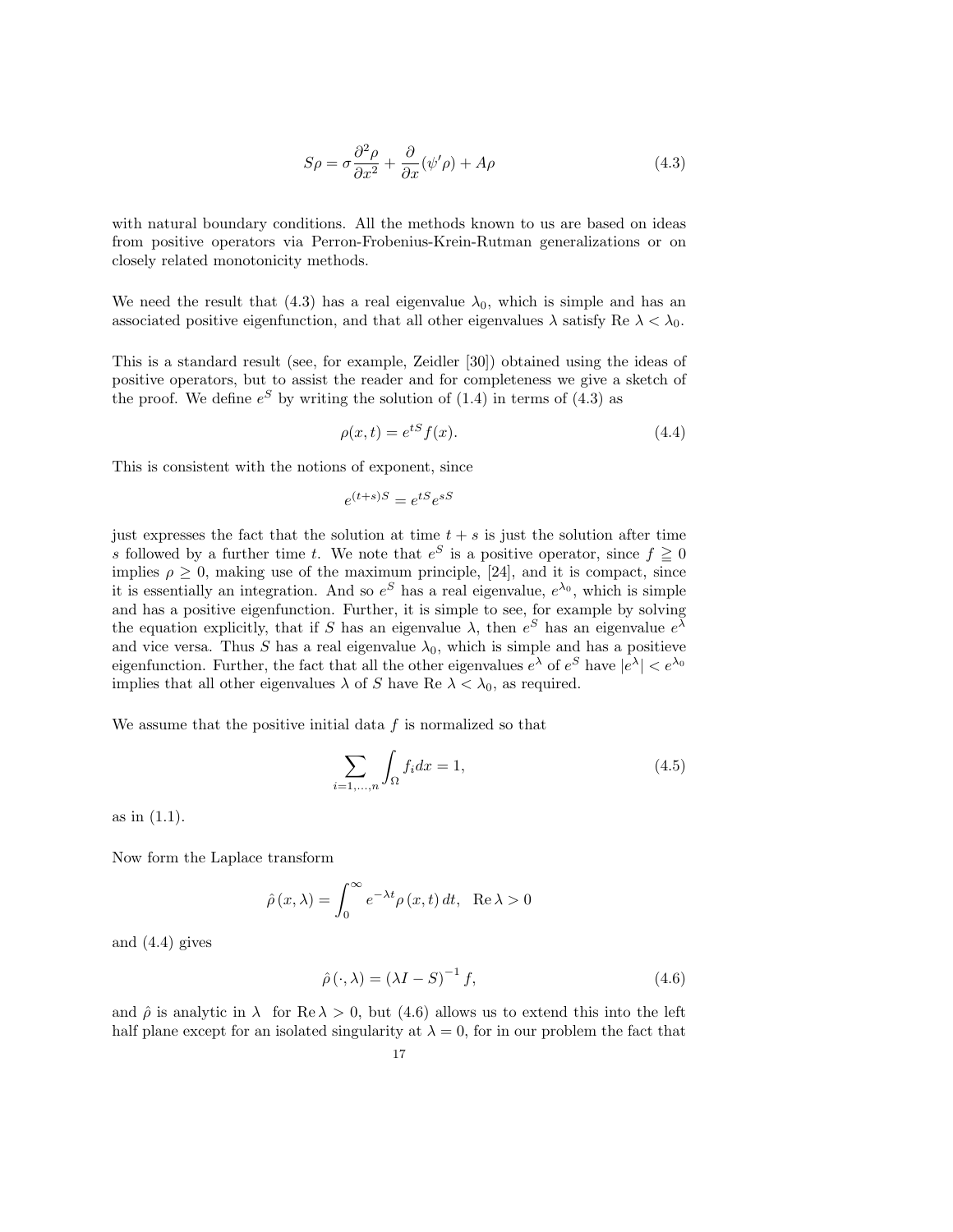we have a positive stationary solution implies that the real eigenvalue  $\lambda_0$  is given by  $\lambda_0=0.$  The usual inversion formula gives

$$
\rho(x,t) = \frac{1}{2\pi i} \int_{\gamma - i\infty}^{\gamma + i\infty} e^{\lambda t} \hat{\rho}(x,\lambda) d\lambda, \ \gamma > 0 \tag{4.7}
$$

Now for finite  $\gamma$  and  $\nu$ , with  $\nu$  large, and with  $\lambda = \gamma + i\nu$ ,

$$
||(\lambda I - S)^{-1}|| = O(\frac{1}{\nu}).
$$
\n(4.8)

For we can write

$$
-(T\rho)_i = \sigma \frac{d^2 \rho_i}{dx^2} + \frac{d}{dx}(\psi'_i \rho_i) + (A\rho)_i
$$
  
=  $\sigma \frac{d}{dx} (e^{-\frac{1}{\sigma}\psi_i} \phi'_i) - (a'\phi)_i$   
=  $-(M\phi)_i$   
where  $\phi_i = e^{\frac{1}{\sigma}\psi_i} \rho_i$  and  $a'_{ij} = a_{ij}e^{-\frac{1}{\sigma}\psi_i}$ 

The boundary conditions here are

$$
\phi_i'(0) = \phi_i'(1) = 0, \ i = 1, ..., n.
$$

Now consider

$$
\lambda I - S = \lambda I + T = \lambda I + M
$$

and

$$
((M + \lambda I)\phi, \phi) = \sum_{i=1,\dots,n} \int_{\Omega} [(M + \lambda I)\phi]_i \bar{\phi}_i dx.
$$
 (4.9)

The first term in M is self adjoint, which gives a real contribution, and the second contribution in (4.9) is certainly

$$
O\bigg\{\sum_{i=1,\ldots,n}\int_{\Omega}|\phi_i|^2dx\bigg\}.
$$

Thus if  $\nu$  is sufficiently large,

$$
im((M+\lambda I)\phi,\phi) \geq \frac{1}{2}\nu \sum_{i=1,\ldots,n} \int_{\Omega} |\phi_i|^2 dx,
$$

from which (4.8) follows easily.

Given the initial data  $f$ , we write

$$
f=c\rho_0+\rho^*,
$$

where  $\rho^*$  is orthogonal to the positive eigenfunction, say  $\rho_0^*$ , of the adjoint operator of  $S$ . This determines  $c$  uniquely, since

$$
c(\rho_0, \rho_0^*) = (f, \rho_0^*),
$$
  
18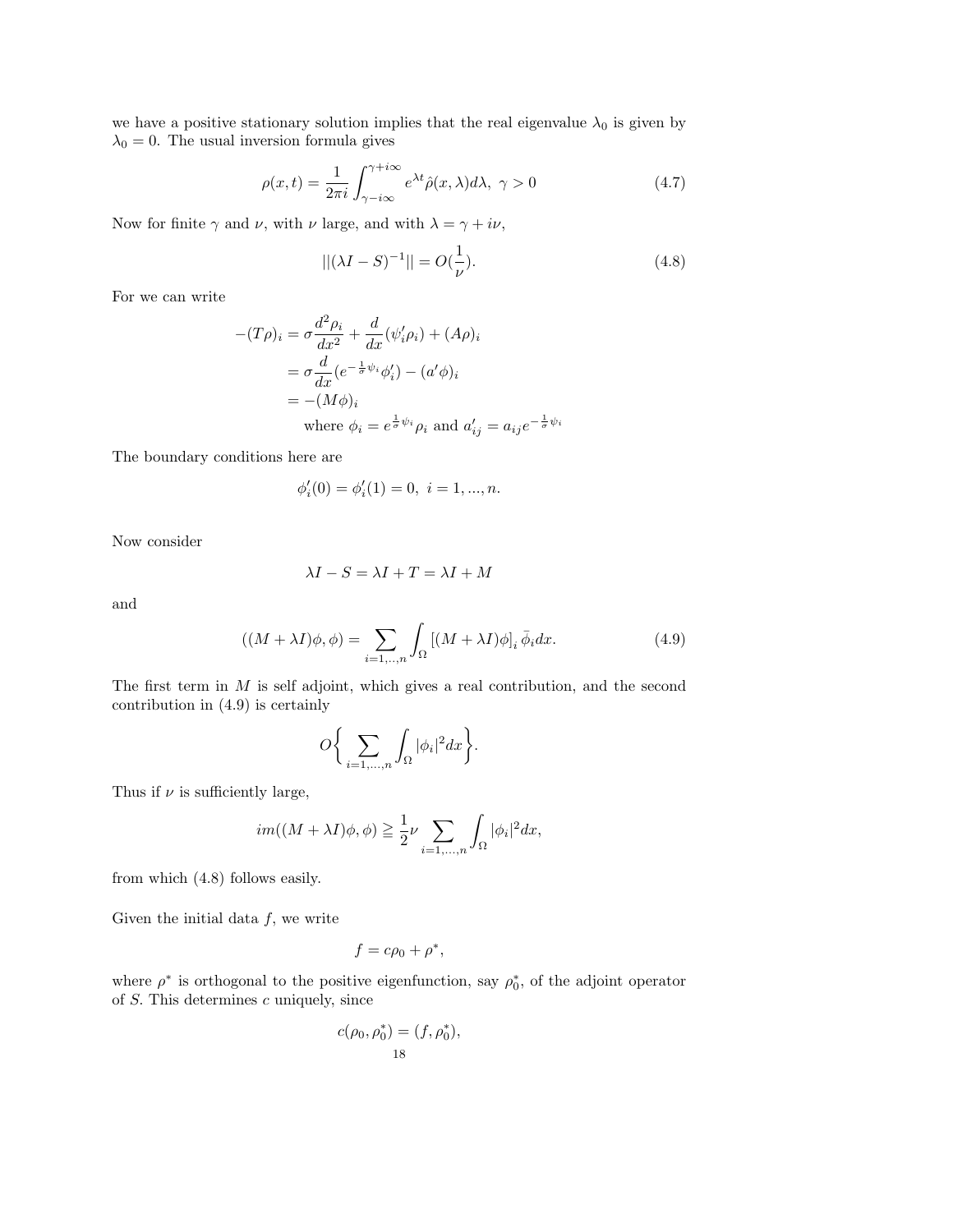and  $(\rho_0, \rho_0^*) \neq 0$  inasmuch as  $\rho_{0,i} > 0$ ,  $\rho_{0,i}^* > 0$ . Then by the Fredholm alternative, we can solve, for any small  $\lambda$ ,

$$
(S - \lambda I)\phi = \rho^*,
$$

uniquely if we insist that the solution is orthogonal to  $\rho_0$ . Then  $(S - \lambda I)^{-1} \rho^*$  is bounded, and

$$
(S - \lambda I)^{-1} f = c (S - \lambda I)^{-1} \rho_0 + O (1)
$$
  
=  $-\lambda^{-1} c \rho_0 + O (1)$ 

as  $\lambda \to 0$ , showing that the pole of  $(S - \lambda I)^{-1}$  at  $\lambda = 0$  has residue  $-c\rho_0$  so we can now move the line of integration in (4.7) from  $\gamma > 0$  to  $\gamma < 0$ . The contribution from the pole is  $c\rho_0$  and the contribution from large  $\lambda$  is small by (4.8). Further, once this move is made, the contribution from the vertical line is of the form  $O(e^{-\omega t})$ . In all, therefore,

$$
\rho(x,t) = c\rho_0 + O\left(e^{-\omega t}\right),\,
$$

as required. Note that  $c = 1$  since

$$
\sum_{i=1,\ldots,n} \int_{\Omega} \rho_i dx = \sum_{i=1,\ldots,n} \int_{\Omega} \rho_{0,i} dx.
$$

5. Discussion and some conditions for "reverse" transport. We now investigate what may happen if the conditions on the  $\psi_i$  in Theorem 3.1 are satisfied but those on the  $a_{ij}$  are not. In particular, we note that condition  $(iv)$  of Theorem 3.1 requires that if a is the minimum of one of the  $\psi_k$ , then some  $a_{ij}$  has support containing an interval  $(a - \eta, a)$  to the left of a. We will show that without this condition,  $a_{ij}$  can be found such that the direction of transport is in the opposite direction from that described in Theorem 3.1. We remark that the necessity of some positivity condition on the  $a_{ij}$  to get transport is obvious, for if the  $a_{ij}$  are all identically zero, for example, or satisfy conditions that permit the functional  $F$  of the introduction to be minimized, then the solutions of (1.1) are periodic. What we look for in the following example is a situation in which there is transport, but in the opposite direction from that predicted by Theorem 3.1 even though the conditions on the  $\psi_i$  in that theorem are satisfied.

In constructing our example, we will specialize to  $n = 2$ , a two state system. We also reverse direction. By this we mean that conditions (ii) and (iii) in Theorem 3.1, for  $n = 2$ , will be replaced by

(ii') There is some interval in which  $\psi'_i < 0$  for  $i = 1, 2$ 

(iii') In any interval in which neither  $\psi'_i$  vanishes,  $\psi'_j < 0$  in this interval for at least one j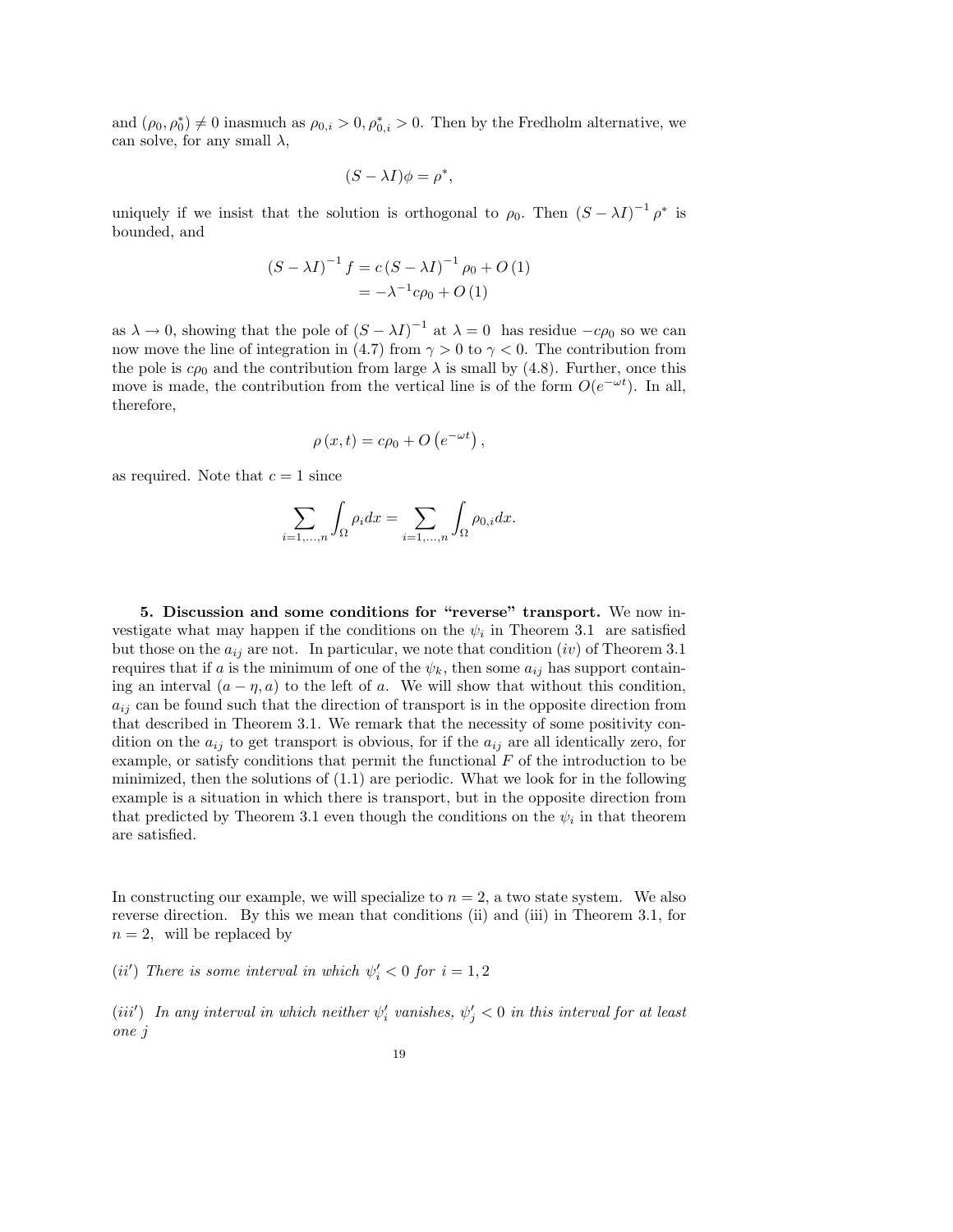

Fig. 5.1. A period interval showing potentials and conformation coefficients which do not satisfy the hypothesis  $(iv')$  of Corollary 3.2.

For  $(iv)$  we substitute a simpler condition which could be used in Theorem 3.1 as well, as it implies  $(iv)$ .

(iv') There is a neighborhood of each local minimum of  $\psi_1$  or  $\psi_2$  in which  $a_{ij} \neq 0$ for all  $(i, j)$ .

Figure 5.1 shows potentials satisfying  $(ii')$  and  $(iii')$ .

We then have the following corollary of Theorem 3.1:

COROLLARY 5.1. If the hypotheses of Theorem 3.1 when  $n = 2$  are satisfied, except that  $(ii'),(iii')$  and  $(iv')$  replace  $(i),(ii)$  and  $(iii),$  then there exist constants  $K_1, K_2$ independent of  $\sigma$  such that

$$
\sum_{i=1}^{2} \rho_i(x) \le K_1 e^{-\frac{K_2}{\sigma}} \sum_{i=1}^{2} \rho_i\left(x + \frac{1}{N}\right), \text{ for } x \in \Omega, \ x \le 1 - \frac{1}{N}.
$$

We will now construct an example for the case  $N = 1$  where conditions  $(i)$ ,  $(ii')$  and  $(iii')$  are satisfied, but not condition (iv'). Our example is constructed initially using δ- functions for the  $a_{ij}$ , and with this class of rate coefficients we are able to show that there is a  $c > 0$  such that for sufficiently small  $\sigma$ ,

$$
\rho_1(1) + \rho_2(1) < e^{-\frac{c}{\sigma}} \left( \rho_1(0) + \rho_2(0) \right). \tag{5.1}
$$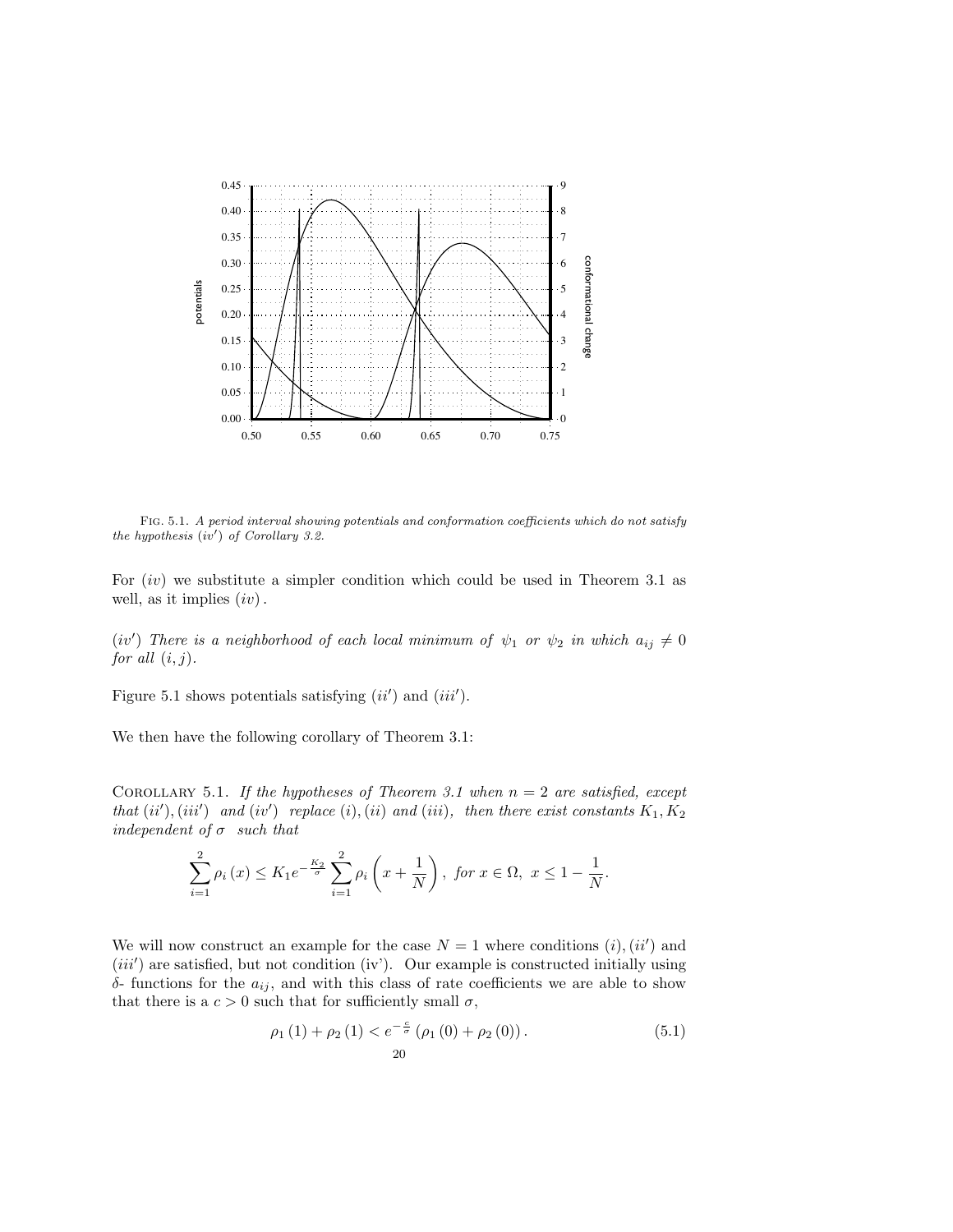

Fig. 5.2. Reverse transport computed using the potentials and conformation coefficients shown in Figure 5.1. The simulation was done with XPP [7].

At the end we briefly discuss a slightly weaker form of reverse transport which we can then obtain for continuous coefficients.

Assume that  $\psi_1$  has a minimum at  $y_1 = 0$  followed by a maximum at  $z_1 \in (0,1)$  and then a second minimum at 1, with  $\psi_1(0) = \psi_1(1)$ . Further assume that  $\psi_2$  has a minimum at  $y_2 \in (z_1, 1)$  followed by a maximum at  $z_2 \in (y_2, 1)$ , and  $\psi_2(0) = \psi_2(1)$ . Finally assume that  $\psi'_i \neq 0$  except at the minima and maxima specified above. Then  $0 = y_1 < z_1 < y_2 < z_2 < 1$ . There is no point where both  $\psi'_1 \geq 0$  and  $\psi'_2 \geq 0$  and so when the  $a_{ij}$  are all non-zero on  $[0, 1]$ , transport will be to the right as given in Corollary 5.1.

But we will now choose new  $a_{ij}$  to give transport to the left. Obviously, condition  $(iv')$  must be violated. Choose a point  $x_1 \in (y_1, z_1)$  and a point  $x_2 \in (y_2, z_2)$ . Then

$$
0 = y_1 < x_1 < z_1 < y_2 < x_2 < z_2 < 1 \tag{5.2}
$$

We consider the system

$$
(\sigma \rho'_1 + \psi'_1 \rho_1)' = (\delta (x - x_1) + \delta (x - x_2)) (\rho_1 - \rho_2)
$$
  
\n
$$
(\sigma \rho'_2 + \psi'_2 \rho_2)' = (\delta (x - x_1) + \delta (x - x_2)) (\rho_2 - \rho_1),
$$
\n(5.3)

with boundary conditions

$$
\sigma \rho_i' + \psi_i' \rho_i = 0 \text{ at } x = 0, 1, \text{ for } i = 1, 2.
$$
 (5.4)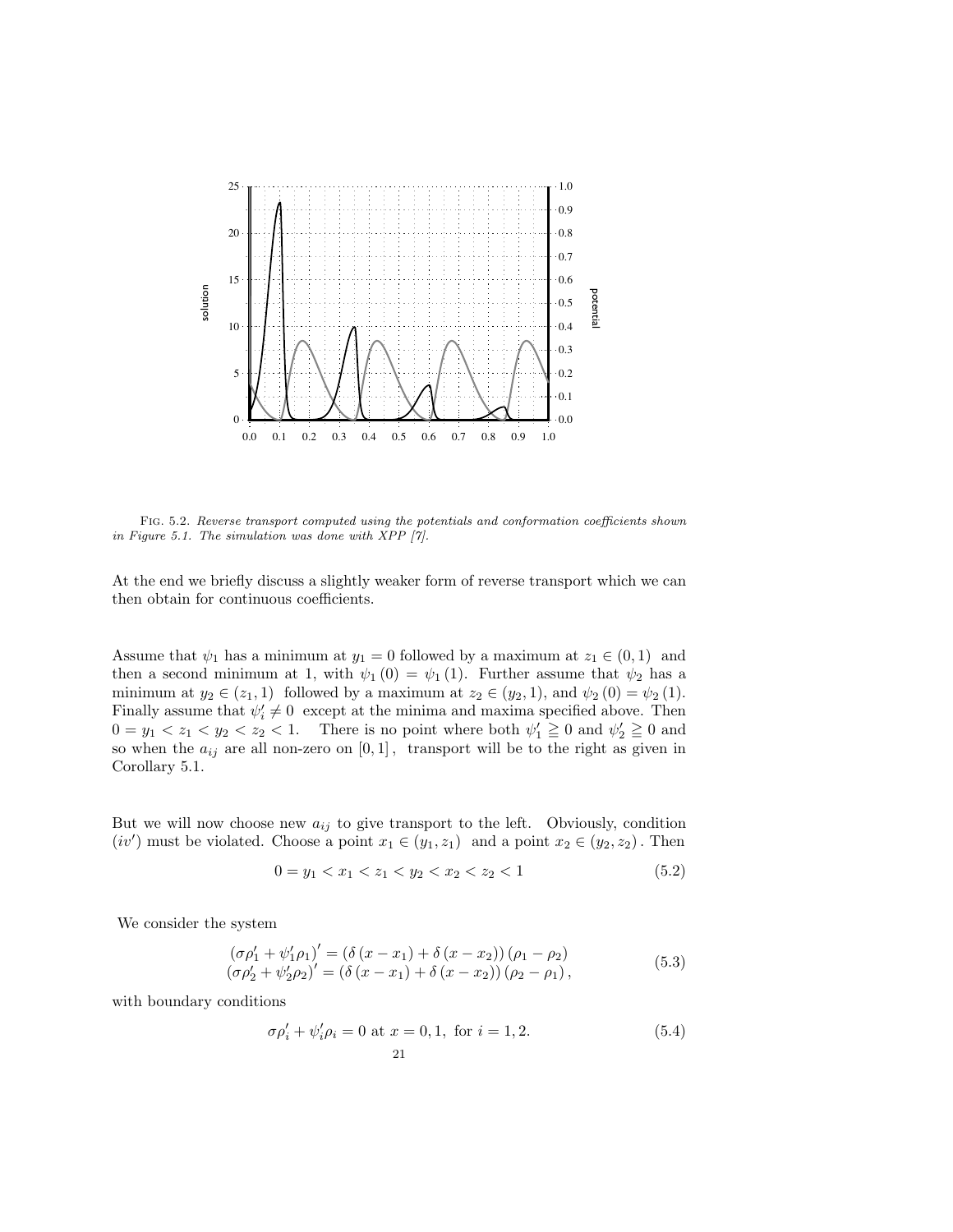We wish to find further conditions which imply the inequality (5.1) for some  $c > 0$ and sufficiently small  $\sigma$ .

We follow the technique in [4], and let  $\phi_i = \sigma \rho'_i + \psi'_1 \rho_i$ . Adding the equations in (5.3) shows that  $\phi_1 + \phi_2$  is constant, and applying the boundary conditions shows that  $\phi_1 + \phi_2 = 0$ . This leads to the system

$$
\sigma \rho_1' = \phi - \psi_1' \rho_1 \n\sigma \rho_2' = -\phi - \psi_2' \rho_2 \n\phi' = (\delta (x - x_1) + \delta (x - x_2)) (\rho_1 - \rho_2),
$$
\n(5.5)

where  $\phi = \phi_1 = -\phi_2$ .

Having obtained (5.5) under the conditions  $\phi_i = 0$  at  $x = 0, 1$ , we now weaken these conditions, assuming only that  $\phi_1 + \phi_2 = 0$ . In this way, the same analysis applies to any period interval of the functions  $\psi_i$ , thus showing that if  $N > 1$ , decay occurs in each period interval. Therefore in (5.5) it is not assumed that  $\phi(0)$  or  $\phi(1)$  vanish. The only assumption made is that  $\rho_i > 0$  on the entire interval, for  $i = 1, 2$ .

Observe that  $\phi$  takes a jump of amount  $\rho_1(x_j) - \rho_2(x_j)$  at each  $x_j$ . Further,  $\phi$  is constant in the intervals  $[0, x_1)$ ,  $(x_1, x_2)$ ,  $(x_2, 1]$ . Let  $\phi_j = \phi(y_j)$ . Then

$$
\rho_i(x_j) = \rho_i(y_j) e^{\frac{\psi_i(y_j) - \psi_i(x_j)}{\sigma}} + (-1)^{i-1} \phi_j \int_{y_j}^{x_j} \frac{1}{\sigma} e^{\frac{\psi_i(s) - \psi_i(x_j)}{\sigma}} ds,
$$

 $i = 1, 2$ . Hence,

$$
\rho_1(x_j) - \rho_2(x_j) = \rho_1(y_j) e^{\frac{\psi_1(y_j) - \psi_1(x_j)}{\sigma}} - \rho_2(y_j) e^{\frac{\psi_2(y_j) - \psi_2(x_j)}{\sigma}}
$$

$$
+ \phi_j \int_{y_j}^{x_j} \frac{1}{\sigma} \left( e^{\frac{\psi_1(s) - \psi_1(x_j)}{\sigma}} + e^{\frac{\psi_2(s) - \psi_2(x_j)}{\sigma}} \right) ds
$$

For  $i = 1, 2$  let

$$
a_{i} = \frac{\psi_{i}(y_{1})}{\sigma}, \ b_{i} = \frac{\psi_{i}(x_{1})}{\sigma}, \ c_{i} = \frac{\psi_{i}(x_{2})}{\sigma}
$$
  
\n
$$
A_{i} = \int_{0}^{x_{1}} \frac{1}{\sigma} e^{\frac{\psi_{i}(s)}{\sigma}} ds, \ B_{i} = \int_{x_{1}}^{x_{2}} \frac{1}{\sigma} e^{\frac{\psi_{i}(s)}{\sigma}} ds, \ C_{i} = \int_{x_{2}}^{1} \frac{1}{\sigma} e^{\frac{\psi_{i}(s)}{\sigma}} ds.
$$
\n
$$
(5.6)
$$

Since  $\psi_i(0) = \psi_i(1)$ , we eventually obtain (computation facilitated by Maple)

$$
\rho_1(1) = k_{11}\rho_1(0) - k_{12}\rho_2(0) + k_{13}\phi(0)
$$
  

$$
\rho_2(1) = -k_{21}\rho_1(0) + k_{22}\rho_2(0) - k_{23}\phi(0)
$$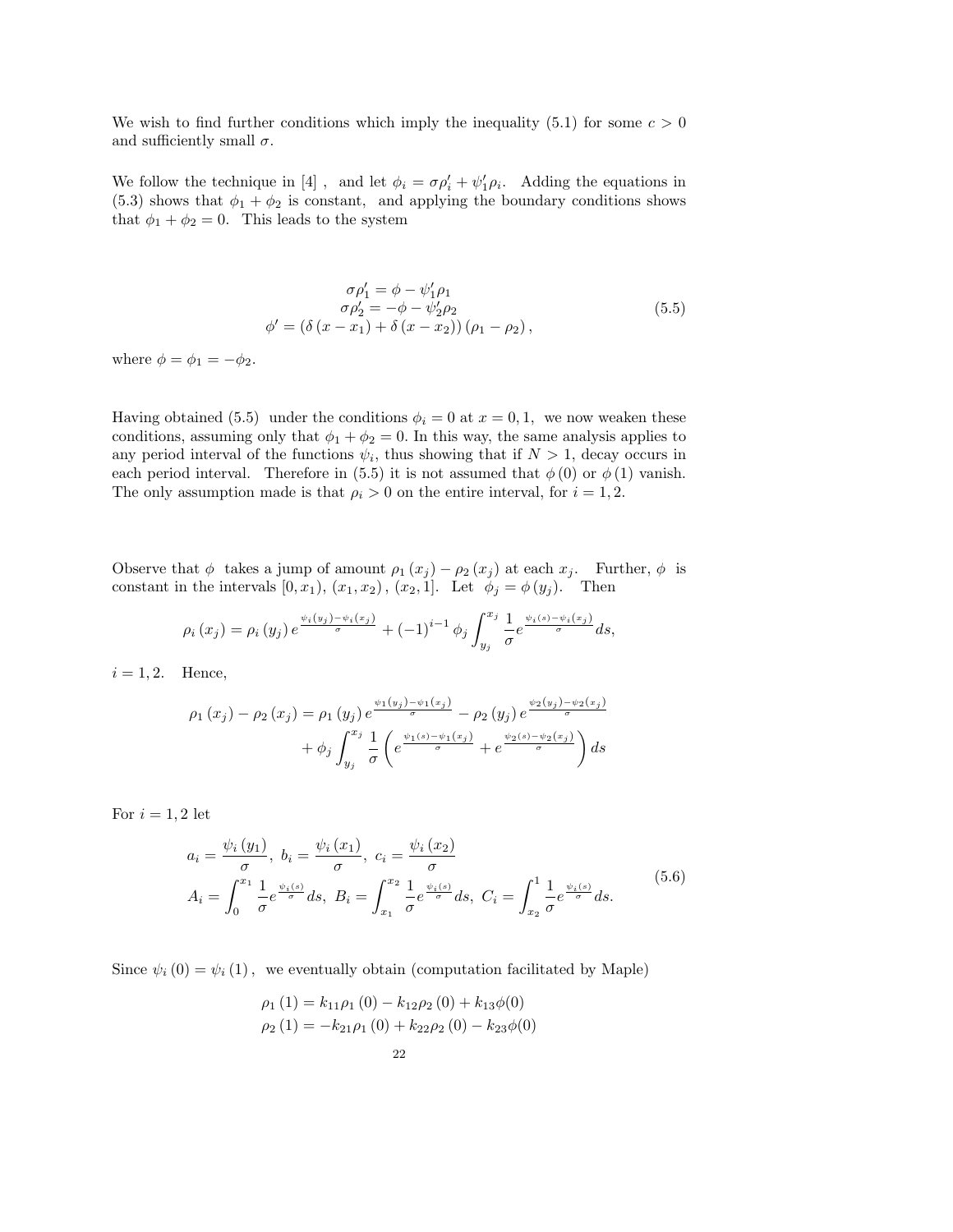where

$$
k_{11} = 1 + e^{-b_1}B_1 + e^{-b_1}C_1 + e^{-c_1}C_1 + e^{-b_1-c_1}B_1C_1 + e^{-b_1-c_2}B_2C_1
$$

and  $k_{12}, ..., k_{23}$  are similar expressions in terms of the constants defined in  $(5.6)$ .

As in [4], we solve each of the inequalities  $\rho_1(1) > 0$ ,  $\rho_2(1) > 0$  for  $\phi(0)$ , and substitute the result into the other of these two relations. We find that

$$
\rho_1(1) \le \frac{k_{11}k_{23} - k_{21}k_{13}}{k_{23}} \rho_1(0) + \frac{k_{13}k_{22} - k_{12}k_{23}}{k_{23}} \rho_2(0),
$$
  

$$
\rho_2(1) \le \frac{k_{11}k_{23} - k_{13}k_{21}}{k_{13}} \rho_1(0) + \frac{k_{13}k_{22} - k_{12}k_{23}}{k_{13}} \rho_2(0).
$$

The desired decay relation (5.1) follows by showing that under certain additional conditions the four fractional coefficients

$$
\frac{k_{11}k_{23} - k_{21}k_{13}}{k_{13}}, \frac{k_{11}k_{23} - k_{21}k_{13}}{k_{23}}, \frac{k_{13}k_{22} - k_{12}k_{23}}{k_{13}}, \frac{k_{13}k_{22} - k_{12}k_{23}}{k_{23}} \tag{5.7}
$$

tend to zero exponentially as  $\sigma \to 0$ .

Further Maple computation (checked with Scientific Workplace) shows, for example, that

$$
k_{11}k_{23} - k_{21}k_{13} = \frac{A_2}{e^{a_2}} + \frac{B_2}{e^{a_2}} + \frac{C_2}{e^{a_2}} + A_2 \frac{B_1}{e^{a_2}e^{b_1}} + A_2 \frac{C_1}{e^{a_2}e^{b_2}} + A_2 \frac{B_2}{e^{a_2}e^{b_2}} + A_2 \frac{C_1}{e^{a_2}e^{c_1}} + A_2 \frac{C_2}{e^{a_2}e^{b_2}} + B_2 \frac{C_1}{e^{a_2}e^{c_1}} + A_2 \frac{C_2}{e^{a_2}e^{c_2}} + B_2 \frac{C_2}{e^{a_2}e^{c_2}} + A_2 B_1 \frac{C_1}{e^{a_2}e^{b_1}e^{c_1}} + A_2 B_1 \frac{C_2}{e^{a_2}e^{b_1}e^{c_2}} + A_2 B_2 \frac{C_1}{e^{a_2}e^{b_2}e^{c_1}} + A_2 B_2 \frac{C_2}{e^{a_2}e^{b_2}e^{c_2}}
$$

Many cancellations have occurred, eliminating terms in which four or five integrals are multiplied. Similar formulas are obtained for the other expressions in (5.7).

In estimating the integrals, first consider  $B_1$ . We will say that  $f \propto g$  if there are positive numbers  $\alpha$  and  $\beta$  such that for sufficiently small  $\sigma$ ,  $\alpha < \frac{f}{g} < \beta$ . We then have

$$
B_1=\int_{x_1}^{x_2}e^{\frac{\psi_1(s)}{\sigma}}ds\propto \sigma^k e^{\frac{\psi_1,\max}{\sigma}},
$$

for some  $k > 0$  and with  $\psi_{1,\max} = \psi_1(z_1) = \max_x \psi_1(x)$ . Also, for possibly different values of  $k$ ,

$$
A_1 \propto \sigma^k e^{b_1}, A_2 \propto \sigma^k e^{a_2},
$$
  
\n
$$
B_2 \propto \sigma^k \left( e^{b_2} + e^{c_2} \right), C_1 \propto \sigma^k \left( e^{c_1} + e^{a_1} \right), C_2 \propto \sigma^k e^{\frac{\psi_{2,\text{max}}}{\sigma}}
$$
  
\n23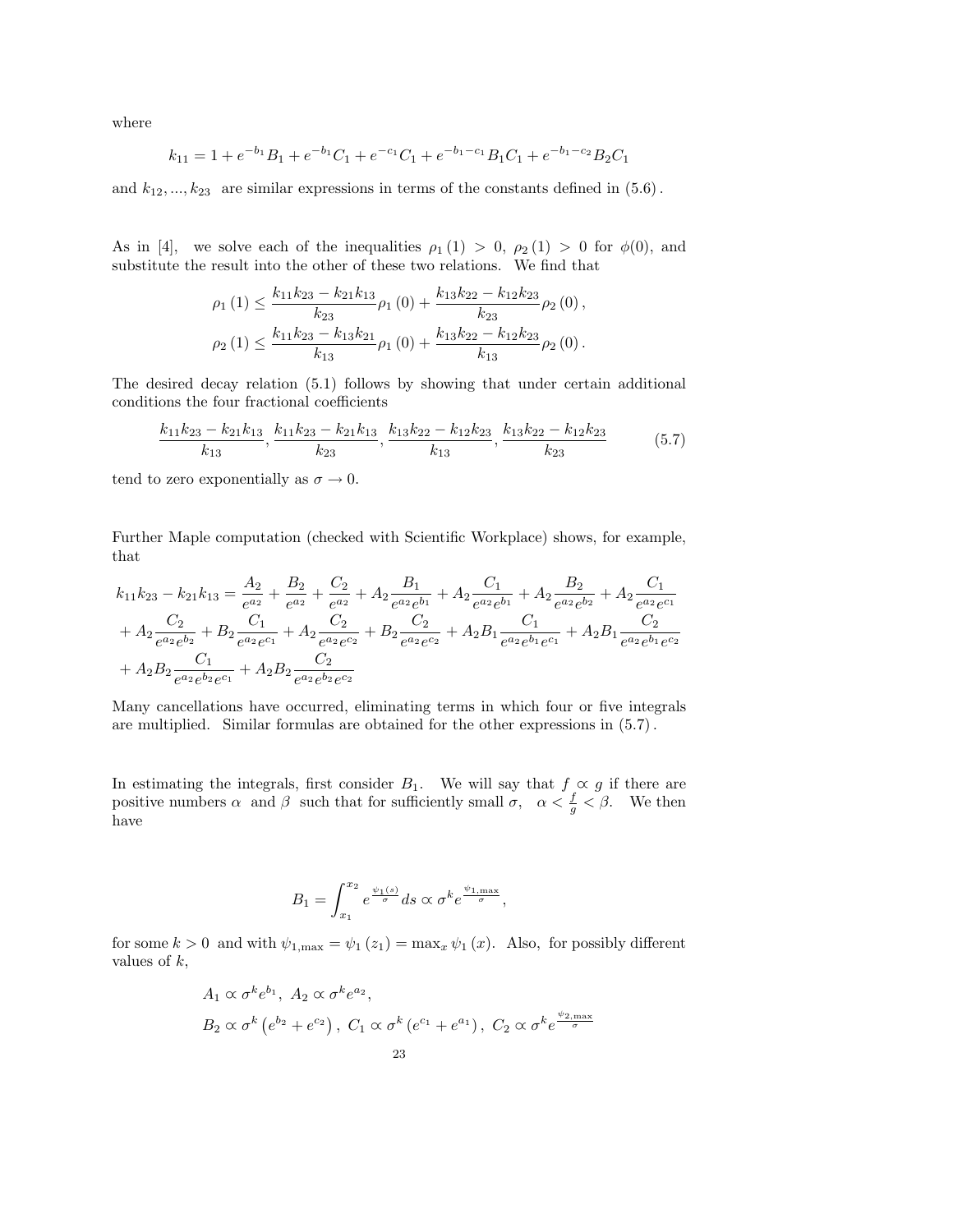From (5.6) and (5.2), we see that the for small  $\sigma$  the two largest terms among  $A_1, A_2, B_1, B_2, C_1, C_2, e^{a_1}, e^{a_2}, e^{b_1}, e^{b_2}, e^{c_1}, e^{c_2}, \text{ are } B_1 \text{ and } C_2.$ 

For the moment we let  $d_i = \frac{\psi_{i,\text{max}}}{\sigma}$  and set

$$
A_1 = e^{b_1}, A_2 = e^{a_2}
$$
  
\n
$$
B_1 = e^{d_1}, B_2 = e^{b_2} + e^{c_2}
$$
  
\n
$$
C_1 = e^{c_1} + e^{a_1}, C_2 = e^{d_2}
$$

We will find also that to get the desired backward transport, we need to take  $x_2$  near to the maximum of  $\psi_2$ . Therefore for now we will set  $x_2 = z_2$ , so that  $c_2 = d_2$ . Finally, we can without loss of generality assume that  $a_1 = 0$ . The additional conditions we will give for backwards transport for small  $\sigma$  are that the inequalities (5.8) and (5.9) below hold and that  $x_2$  is sufficiently close to  $y_2$ .

We then have

$$
k_{11}k_{23} - k_{21}k_{13} = \frac{1}{e^{b_1}} + \frac{2}{e^{c_1}} + \frac{3}{e^{a_2}}e^{b_2} + \frac{1}{e^{b_1}}e^{c_1} + \frac{3}{e^{b_1}}e^{d_1} + \frac{4}{e^{a_2}}e^{d_2} + \frac{4}{e^{b_2}}e^{d_2}
$$

$$
+ \frac{1}{e^{a_2}}\frac{e^{b_2}}{e^{c_1}} + \frac{1}{e^{b_1}e^{c_1}}e^{d_1} + \frac{1}{e^{a_2}e^{c_1}}e^{d_2} + \frac{1}{e^{b_2}e^{c_1}}e^{d_2} + 6
$$

and similar expressions for  $k_{22}k_{13} - k_{12}k_{23}$ ,  $k_{13}$ , and  $k_{23}$ .

We now assume that  $d_1 > \max\{b_1, c_1\}$ ,  $a_1 = 0 < \min\{b_1, c_1\}$ , and  $d_2 > \max\{a_2, b_2\}$ . We compare terms pairwise wherever possible, eliminating the term which is necessarily smaller as  $\sigma \to 0$ . This results in the asymptotic relations

$$
k_{11}k_{23} - k_{21}k_{13} \propto \frac{3}{e^{b_1}}e^{d_1} + \frac{4}{e^{a_2}}e^{d_2} + \frac{4}{e^{b_2}}e^{d_2}
$$
  
\n
$$
k_{22}k_{13} - k_{12}k_{23} \propto 6e^{d_1} + 4\frac{e^{b_1}}{e^{b_2}}e^{d_2}
$$
  
\n
$$
k_{13} \propto 4e^{d_1} + 2\frac{e^{a_2}}{e^{b_2}}e^{d_1}
$$
  
\n
$$
k_{23} \propto \frac{2}{e^{a_2}e^{c_1}}e^{d_1}e^{d_2} + \frac{1}{e^{b_2}e^{c_1}}e^{d_1}e^{d_2}
$$

From these we conclude that the four fractions in question are exponentially small as  $\sigma \to 0$  if in addition to the previous assumptions we have

$$
d_2 - a_2 < d_1 - b_1 < d_2 - b_2. \tag{5.8}
$$

and

$$
d_1 > b_1 + c_1.
$$
\n<sup>(5.9)</sup>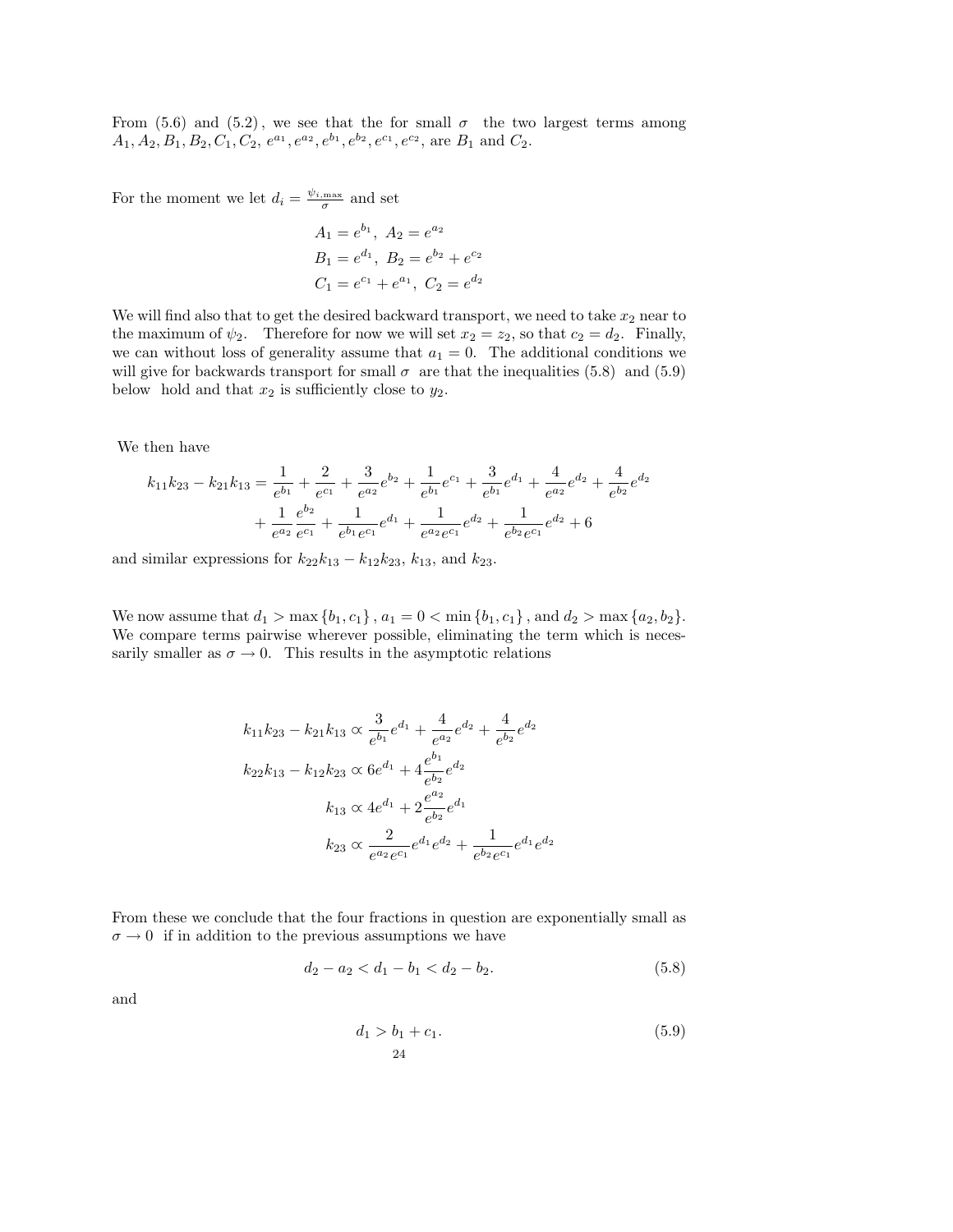(If  $a_1 \neq 0$  this becomes  $d_1 + a_1 > b_1 + c_1$ .)

By continuity we see that these inequalities will also suffice if  $c_2$  is sufficiently close to  $d_2$ . The conclusions also hold with the factors  $\sigma^k$  included in the asymptotic expressions, since these don't affect the exponential limits.

Finally we wish to obtain a result with continuous functions for the  $a_{ij}$ . Here we don't have a limit result as  $\sigma \to 0$ . But suppose that  $\varepsilon > 0$  is given, and for the equations (5.3) – (5.4), we choose  $\sigma$  so small that for any positive solution,

$$
\sum_{i=1}^{n} \rho_i (1) < \varepsilon \sum_{i=1}^{n} \rho_i (0) \, .
$$

Then for this  $\sigma$ , the same inequality will hold for continuous functions  $a_{ij}$  sufficiently close in  $\mathcal{L}_1$  norm to the  $\delta$ -functions in (5.3) – (5.4).

In this paragraph we discuss the simulation parameters for Figure 3.1. Simulations, of which this is a sample, were executed with a semi-implicit scheme and run in Maple. In this case, for potentials we took  $\psi_1(x) = \psi_1^0(2^4x)$  and  $\psi_2(x) = \psi_2^0(2^4x)$ with  $\psi_1^0(\xi) = \frac{1}{4}(\cos(\pi(\frac{2\xi}{\xi+1}))^2)$  and  $\psi_2^0(\xi) = \psi_1^0(\xi - \frac{1}{2})$ . The matrix elements were  $-a_{11} = a_{12} = a_{21} = -a_{22}$  with  $a_{12}(x) = a^0(2^4x)$  where  $a^0(\xi) = \frac{1}{2}(\cos 2\pi(\xi - \frac{1}{4}))^6$ . The diffusion constant  $\sigma = 2^{-7}$ .

## **REFERENCES**

- [1] AJDARI, A. AND PROST, J. (1992) Mouvement induit par un potentiel périodique de basse symétrie: dielectrophorese pulse, C. R. Acad. Sci. Paris t. 315, Série II, 1653.
- [2] Astumian, R.D. (1997) Thermodynamics and kinetics of a Brownian motor, Science 276 (1997), 917–922.
- [3] Benamou, J.-D. and Brenier, Y. (2000) A computational fluid mechanics solution to the Monge-Kantorovich mass transfer problem, Numer. Math. 84 , 375–393.
- [4] CHIPOT, M., HASTINGS, S., AND KINDERLEHRER, D., Transport in a molecular motor system (2004) Math. Model. Numer. Anal. (M2AN) 38 no. 6, 1011–1034
- [5] CHIPOT, M., KINDERLEHRER, D. AND KOWALCZYK, M. (2003) A variational principle for molecular motors, Meccanica, 38, 505–518
- [6] DOERING, C., ERMENTROUT, B. AND OSTER, G. (1995) Rotary DNA motors. Biophys. J.  $69(6)$ , 2256-67
- [7] Ermentrout, G.B. (2002) Simulating, analyzing, and aanimating dynamical systems: a guide to using XPPAUT for researchers, SIAM, Philadelphia
- [8] Hackney, D.D. (1996) The kinetic cycles of myosin, kinesin, and dynein, Ann. Rev. Physiol., 58, 731 - 750
- [9] Hastings, S. and Kinderlehrer, D. Remarks about diffusion mediated transport: thinking about motion in small systems, to appear
- [10] HASTINGS, S., KINDERLEHRER, D. AND MCLEOD, J.B. Diffusion mediated transport with a look at motor proteins, to appear
- [11] HILHORST, D. et al. to appear
- [12] Howard, J. (2001) Mechanics of Motor Proteins and the Cytoskeleton, Sinauer Associates, Inc.
- [13] Huxley, A.F. (1957) Muscle structure and theories of contraction, Prog. Biophys. Biophys. Chem. 7, 255–318.
- [14] JORDAN, R., KINDERLEHRER, D. AND OTTO, F. (1998) The variational formulation of the Fokker-Planck equation, SIAM J. Math. Anal. Vol. 29 no. 1, 1–17.